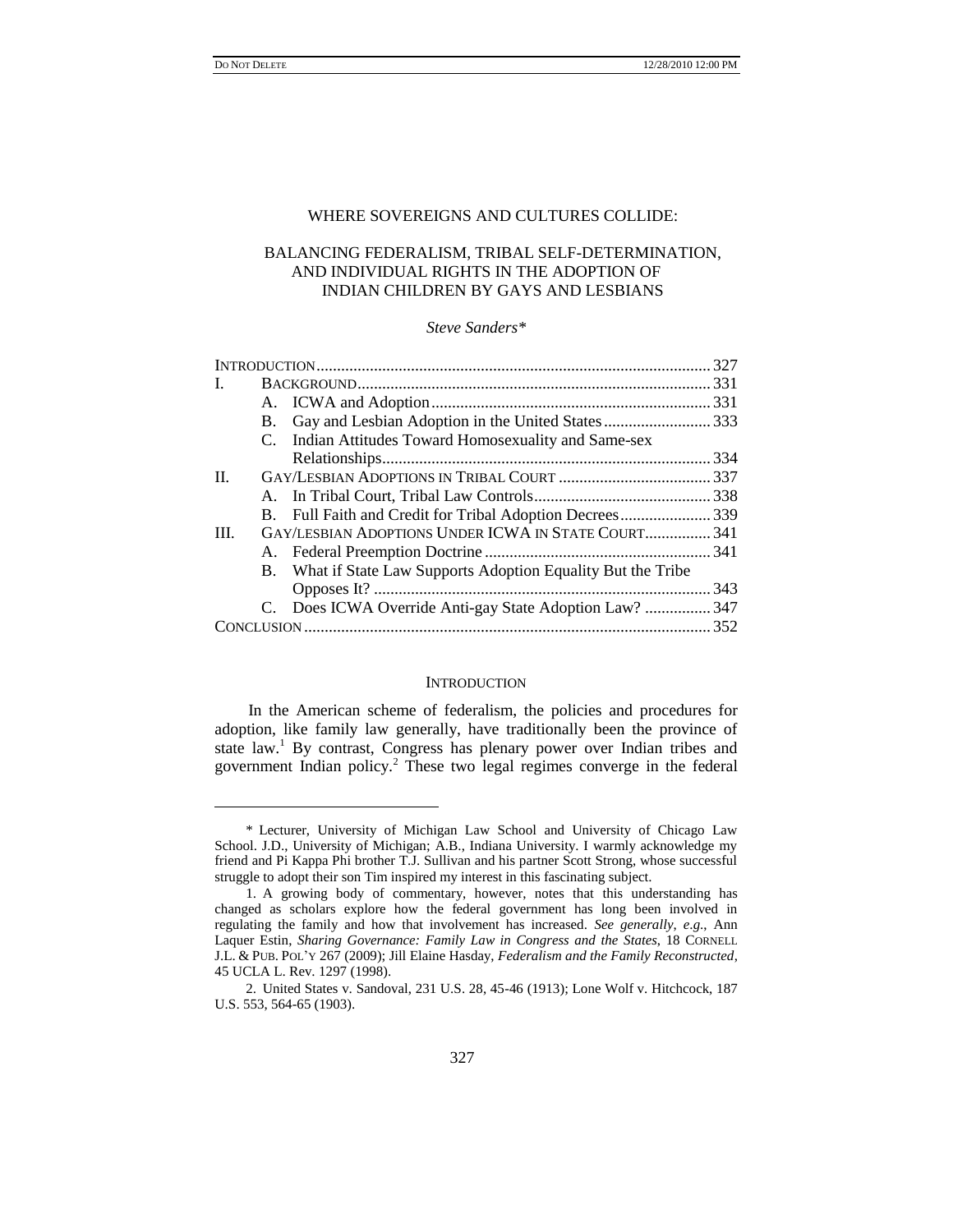Indian Child Welfare Act ("ICWA").<sup>3</sup> ICWA partially preempts state law in certain proceedings involving Indian children, pursuant to a Congressional policy of preventing the improper removal of these children from Indian homes.<sup>4</sup> Among other provisions, ICWA specifies that when an Indian child is adopted, preference must be given to a member of the child's extended family, a member of the child's tribe, or a member of another Indian tribe.<sup>5</sup>

<span id="page-1-1"></span>Hold that thought and consider that adoption by gay men, lesbians, and same-sex couples has become an increasingly mainstream phenomenon. Reliable estimates show that more than 65,000 adopted children are living with a gay or lesbian parent, and some two million gays, lesbians, and bisexuals have considered adopting or would like to do so.<sup>6</sup> But state adoption policies vary, and so gays and lesbians, or same-sex couples seeking to adopt jointly, face a patchwork of adoption laws ranging from inclusive to hostile to simply unclear.<sup>7</sup>

I could find no reported adoption cases under ICWA where the sexual orientation of the would-be parent(s) was an issue. Yet it seems inevitable such cases will arise.<sup>8</sup> The phenomenon of sexual and gender diversity has deep roots in Native American history and culture, and contemporary Indian tribes are affected by the same political and legal controversies over same-sex relationships that have occupied American legislators and jurists in recent years.<sup>9</sup> While there is much evidence that Western culture and religion have eroded tribal traditions once honoring "two-spirit" individuals,<sup>10</sup> one commentator has speculated that "[i]n contrast to the approach of many state courts and legislatures, some tribal communities may be more receptive to adoption by gays and lesbians" because "there is evidence of a greater tolerance in many tribal societies for ambiguity in gender-identification."<sup>11</sup> And although there is apparently no codified tribal law on the question of adoption by homosexuals,<sup>12</sup> at least one tribal court has found a lesbian couple was

<span id="page-1-0"></span><sup>3.</sup> 25 U.S.C. §§ 1901-1963 (2006).

<sup>4.</sup> *See infra* Part I.A.

<sup>5.</sup> 25 U.S.C. § 1915(a) (2006).

<sup>6.</sup> GARY J. GATES ET AL., ADOPTION AND FOSTER CARE BY GAY AND LESBIAN PARENTS IN THE UNITED STATES 6-7 (The Williams Institute and Urban Institute 2007), http://www.law.ucla.edu/williamsinstitute/publications/FinalAdoptionReport.pdf [hereinafter Williams/Urban Institute Report].

<sup>7.</sup> *See infra* Part I.B.

<sup>8.</sup> Indeed, they almost certainly have already, but it is hard to know because most adoption proceedings are confidential and the details are not reported unless they go up on appeal.

<sup>9.</sup> *See infra* Part I.C.

<sup>10.</sup> *See infra* notes [54](#page-8-0)[-57](#page-8-1) and accompanying text.

<sup>11.</sup> Barbara Ann Atwood, *Tribal Jurisprudence and Cultural Meanings of the Family*, 79 NEB. L. REV. 577, 619 (2000).

<sup>12.</sup> *Id*. at 620.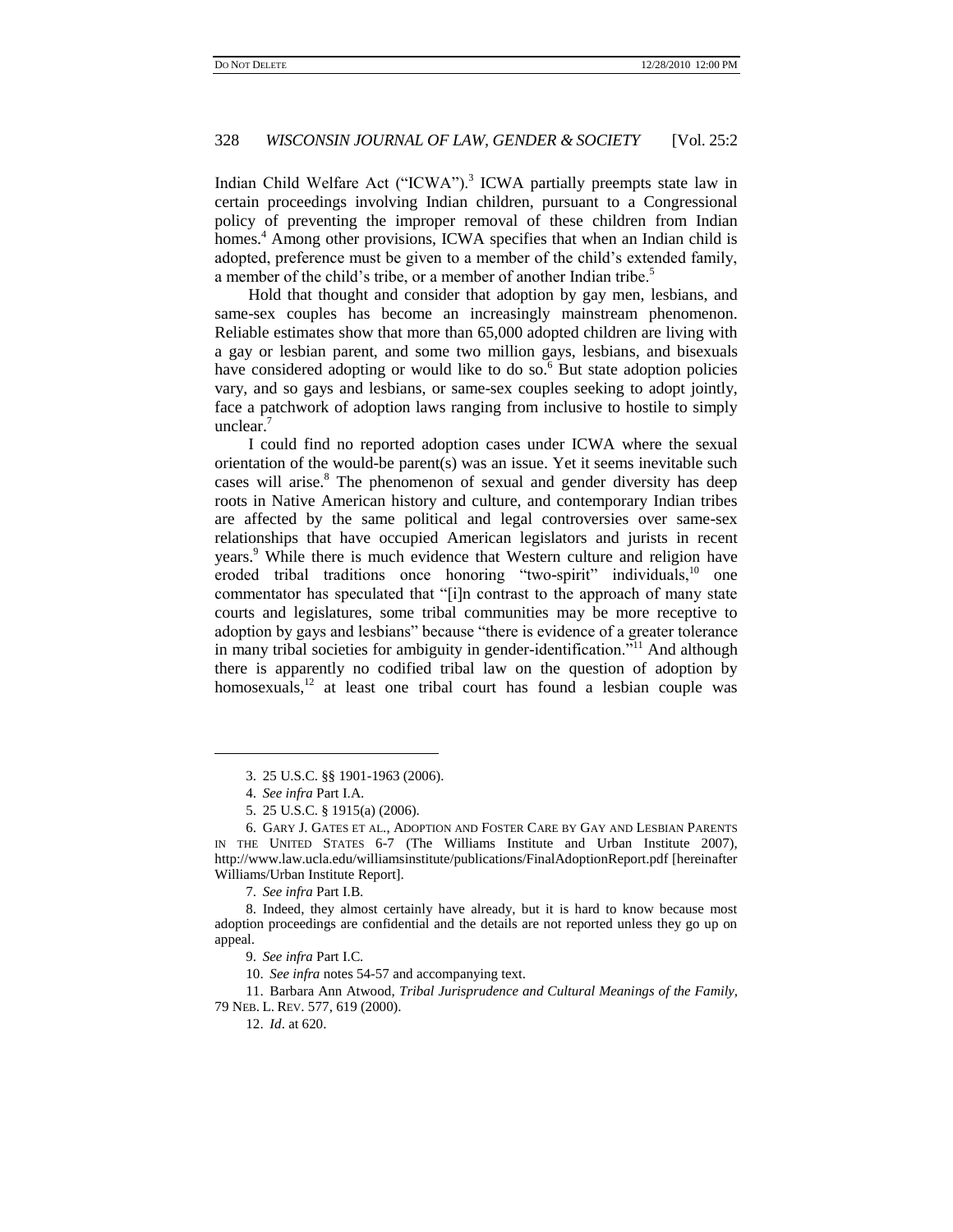―competent and qualified‖ to adopt and ―fit to provide a home environment for the healthy development of the children." $13$ 

Quirks of geography might also bring the issue to the fore. For example, California, which has one of the nation's largest Indian populations, $14$  also has the largest number of adopted children living with gay or lesbian parents.<sup>15</sup> Other states with some of the largest Indian populations—North Carolina, Arizona, Oklahoma, New Mexico, Texas, the Dakotas, Alaska, Montana, and Washington<sup>16</sup>—are politically diverse on gay/lesbian issues, some conservative and some liberal.<sup>17</sup> Furthermore, a state's political climate may affect the decision of a family court judge exercising discretion in absence of clear state law.

When a petitioner's sexual orientation becomes an issue in an adoption proceeding under ICWA, the question will arise: do the federal policies embedded in ICWA ever determine, or at least influence, whether or not such an adoption must be granted or subsequently recognized as valid, *taking into account the petitioner's sexual orientation*? Even though ICWA makes no mention of sexual orientation and, ostensibly, has nothing to do with gay/lesbian adoption, I will explain the answer is yes: where a prospective parent's sexual orientation is an issue in the adoption of an Indian child, sometimes ICWA will make a difference in whether the adoption is granted or recognized.

In Part I, I provide some brief background on ICWA's legislative history, the current status of gay/lesbian adoption in the United States, and Indian attitudes toward homosexuality and same-sex relationships. In Part II, I explore the impact of ICWA on adoption proceedings in tribal court. I explain that, under certain circumstances, ICWA's requirements might lead to a gay or lesbian individual or couple being denied an adoption in tribal court that they could have obtained in state court.<sup>18</sup> In other circumstances, ICWA will require

16. *See* Native Population Ranking, *supra* note [14.](#page-2-0)

18. *See infra* Part II.A.

<span id="page-2-0"></span>

<sup>13.</sup> *In re* Adoption of Ashley Felsman, 23 INDIAN L. RPTR. 6086, 6087 (C.S.&K.T Ct. App. 1996); *see also* Atwood, *supra* not[e 11,](#page-1-0) at 620-21 (discussing this case in more detail).

<sup>14.</sup> *See Total Natice Americans – Kaiser State Health Facts*, THE HENRY J. KAISER FAMILY FOUNDATION, [http://www.statehealthfacts.org/comparetable.jsp?ind=451&cat=9](http://www.statehealthfacts.org/comparetable.jsp?ind=451&cat=9&sub=106&yr=199&typ=1&sort=a&o=a&sortc=1) [&sub=106&yr=199&typ=1&sort=a&o=a&sortc=1](http://www.statehealthfacts.org/comparetable.jsp?ind=451&cat=9&sub=106&yr=199&typ=1&sort=a&o=a&sortc=1) (last visited Nov 4, 2010) [hereinafter ―Native Population Ranking‖].

<sup>15.</sup> Williams/Urban Institute Report, *supra* not[e 6,](#page-1-1) at 7.

<sup>17.</sup> For example, New Mexico, Washington, Wisconsin, and New York prohibit employment discrimination on the basis of sexual orientation, while the other listed states do not. *See* Human Rights Campaign*, Statewide Employment Laws & Policies* (2010), [http://www.hrc.org/documents/Employment\\_Laws\\_and\\_Policies.pdf.](http://www.hrc.org/documents/Employment_Laws_and_Policies.pdf) New York also will recognize same-sex marriages performed in other jurisdictions (though it will not grant such marriages), while the other listed states, except for New Mexico, maintain statutes or state constitutional amendments prohibiting same-sex marriages. *See* Human Rights Campaign, *Statewide Marriage Prohibition* (2010), [http://www.hrc.org/documents/Relationship\\_](http://www.hrc.org/documents/Relationship_Recognition_Laws_Map.pdf) [Recognition\\_Laws\\_Map.pdf](http://www.hrc.org/documents/Relationship_Recognition_Laws_Map.pdf) and [http://www.hrc.org/documents/marriage\\_](http://www.hrc.org/documents/marriage_prohibitions_2009.pdf) [prohibitions\\_2009.pdf.](http://www.hrc.org/documents/marriage_prohibitions_2009.pdf)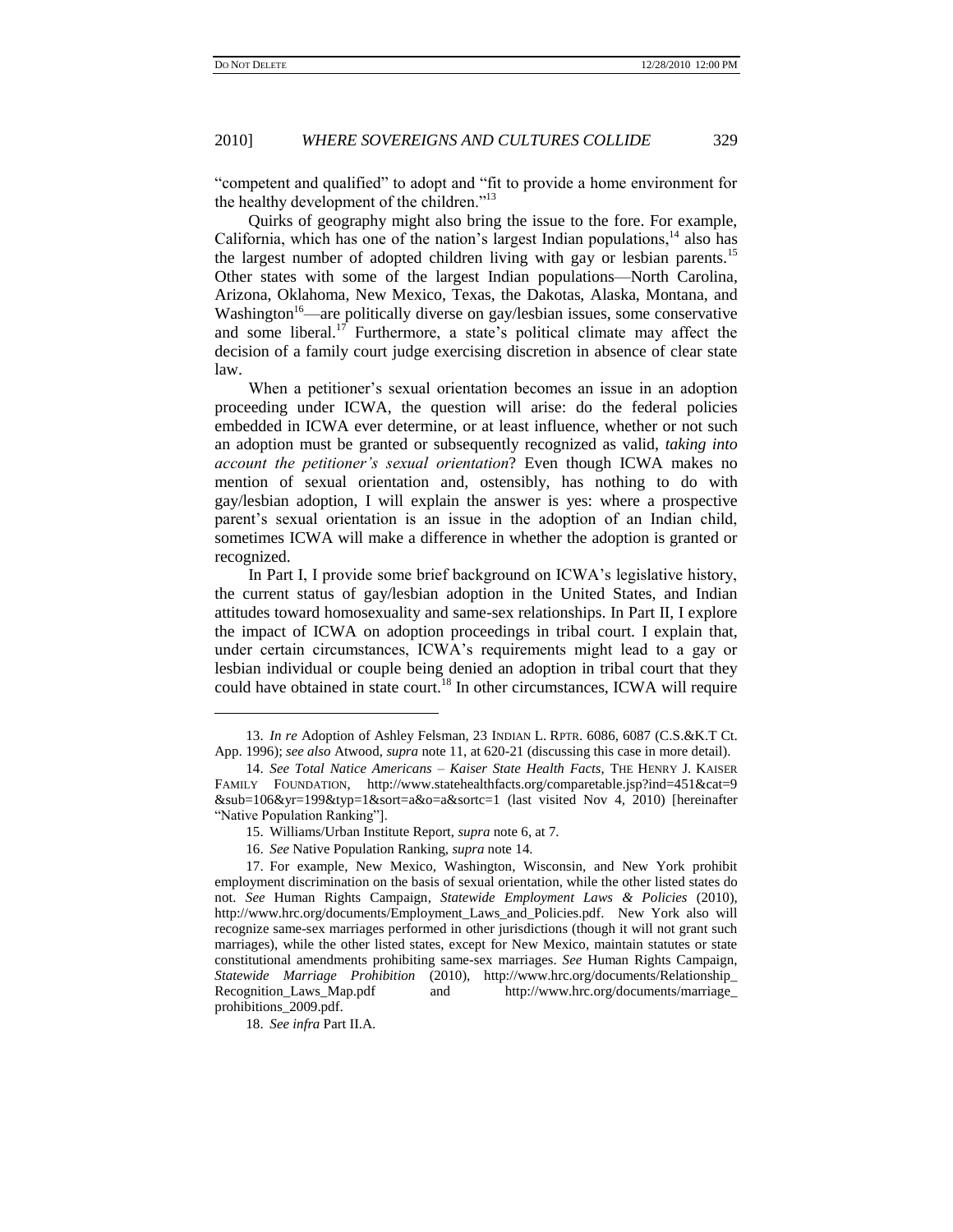a state to recognize a gay/lesbian adoption finalized in tribal court even though that state would not have granted the placement itself.<sup>19</sup> In Part III, I discuss ICWA's application to adoption proceedings in state court. Specifically, I discuss whether ICWA gives decisive leverage in a state-court adoption proceeding to a tribe's views on homosexuality; I conclude it does not.<sup>20</sup> Finally, and perhaps most controversially, I argue that ICWA should override a state's anti-gay adoption policy if such a law would present a roadblock to the placement of an Indian child in an Indian home. $^{21}$ 

As a federal statute that partially preempts state law for the benefit of Native Americans, ICWA implicates three sovereigns: the United States, the state where the adoption petition is brought, and the tribe whose child is the focus of the proceeding. This interplay of sovereigns in itself makes Indian child welfare law complicated and interesting. Beyond these sovereign interests, also to be considered are the interests and rights of individuals: the child, the birth parents, and the prospective adoptive parent(s).

In cases where the petitioner's sexual orientation is an issue, an Indian child adoption proceeding also holds the potential to become a clash of cultures. A tribe with a tradition of tolerance toward sexual or gender diversity might find its members in the courts of a state with a public policy that disapproves of gays and lesbians as adoptive parents. Or the opposite may occur: a tribe might object based on its cultural beliefs to a child's placement in a gay or lesbian household, even though the state supports adoption equality. Prospective parents who are required to bring a petition in tribal court may find themselves in a legal world that subordinates their interests to those of the child or the tribe, operates by informal rules, and looks to cultural traditions in rendering legal judgments.<sup>22</sup>

These scenarios all arise at the tangled intersection of traditional state family law, Indian culture, federal Indian policy, and evolving principles of gay/lesbian equality. They implicate both practical and doctrinal puzzles, but so far scholars have had little or nothing to say about them.

Every adoption case is unique, and so I do not purport to anticipate every possible scenario involving Indian children and prospective gay/lesbian parents. My goal is to highlight a few important principles and sketch several arguments that may be helpful to courts, scholars, tribes, and adoptive families, and to leave the reader with a greater appreciation of the tensions among federalism, tribal self-determination, and individual liberties.

 $\overline{a}$ 

<sup>19.</sup> *See infra* Part II.B.

<sup>20.</sup> *See infra* Part III.B.

<sup>21.</sup> *See infra* Part III.C.

<sup>22.</sup> *See infra* not[e 126](#page-20-0) and accompanying text.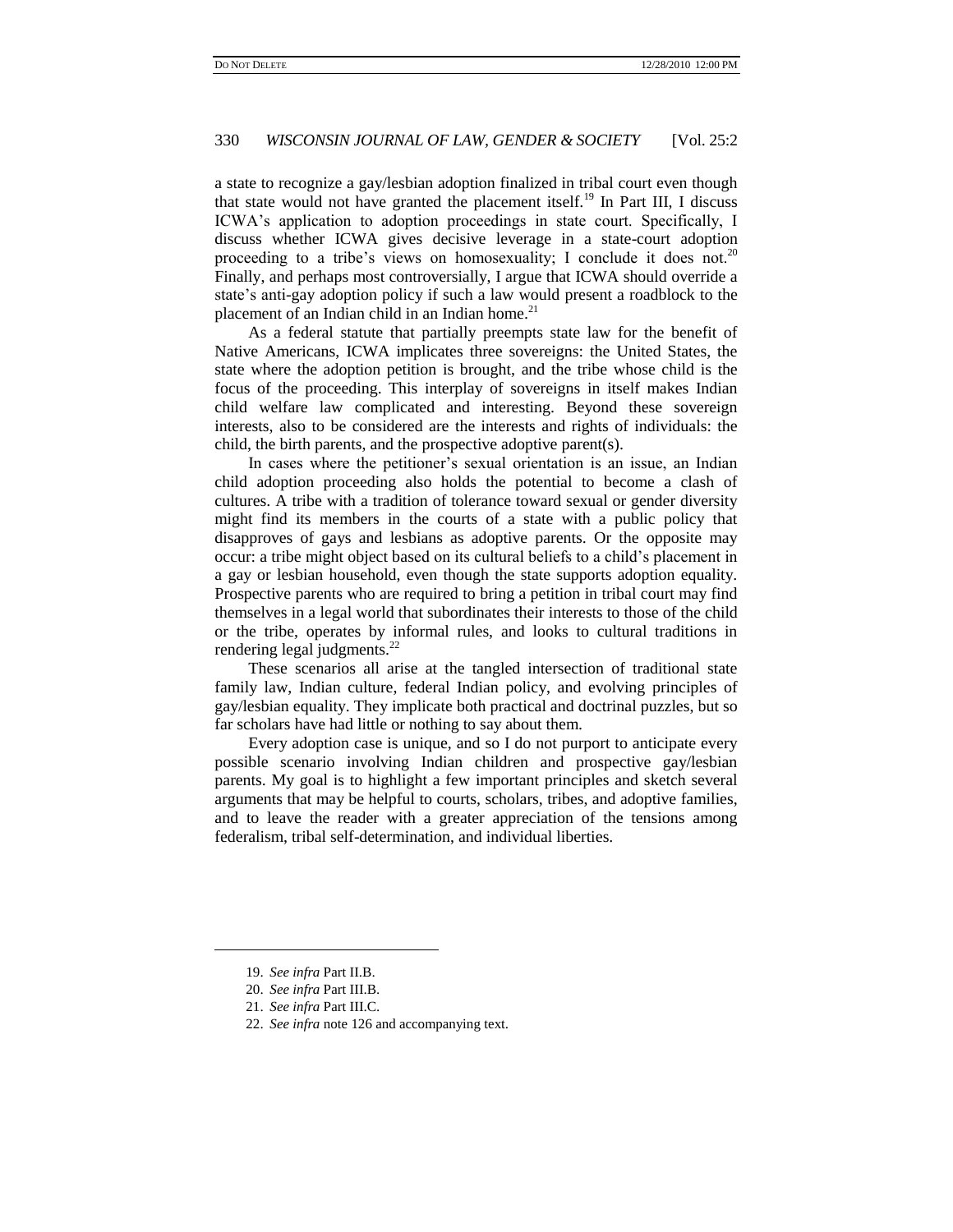#### I. BACKGROUND

#### *A. ICWA and Adoption*

Congress enacted ICWA in 1978 after extensive hearings revealed a widespread problem of Indian children being inappropriately removed from their homes and reservations by state child welfare authorities. Specifically, Congress found "that an alarmingly high percentage of Indian families are broken up by the removal, often unwarranted, of their children from them by nontribal public and private agencies and that an alarmingly high percentage of such children are placed in non-Indian foster and adoptive homes and institutions,"<sup>23</sup> and "that the States, exercising their recognized jurisdiction over Indian child custody proceedings through administrative and judicial bodies, have often failed to recognize the essential tribal relations of Indian people and the cultural and social standards prevailing in Indian communities and families."<sup>24</sup> In ICWA, Congress declared

<span id="page-4-1"></span>it is the policy of this Nation to protect the best interests of Indian children and to promote the stability and security of Indian tribes and families by the establishment of minimum Federal standards for the removal of Indian children from their families and the placement of such children in foster or adoptive homes which will reflect the unique values of Indian culture, and by providing for assistance to Indian tribes in the operation of child and family service programs.<sup>25</sup>

Similarly, in its only decision interpreting the Act, the Supreme Court has described ICWA as "the product of rising concern in the mid-1970's over the consequences to Indian children, Indian families, and Indian tribes of abusive child welfare practices that resulted in the separation of large numbers of Indian children from their families and tribes through adoption or foster care placement, usually in non-Indian homes.<sup>326</sup> ICWA, the Court said, establishes ―‗a Federal policy that, where possible, an Indian child should remain in the Indian community."<sup>27</sup>

<span id="page-4-0"></span>To address the problems Congress found, ICWA "constructs a statutory scheme to prevent states from improperly removing Indian children from their parents, extended families, and tribes."<sup>28</sup> ICWA partially preempts state law by

<sup>23.</sup> 25 U.S.C. § 1901(4) (2006).

<sup>24.</sup> *Id*. § 1901(5).

<sup>25.</sup> *Id*. § 1902.

<sup>26.</sup> Mississippi Band of Choctaw Indians v. Holyfield, 490 U.S. 30, 32 (1989).

<sup>27.</sup> *Id*. at 37 (quoting H.R. REP. NO. 95-1386, at 23 (1978), *reprinted in* 1978 U.S.C.C.A.N. 7530, 7546.)). For more on ICWA's legislative history, *see*, *e*.*g*., COHEN'S HANDBOOK OF FEDERAL INDIAN LAW § 11.01 (Nell Jessup Newton et al. eds., LexisNexis, 2005 Edition) [hereinafter COHEN'S]; 3 ADOPTION LAW & PRACTICE (Joan H. Hollinger ed., Matthew Bender, 2008 Edition) § 15.01[2] [hereinafter Hollinger].

<sup>28.</sup> COHEN'S, *supra* not[e 27,](#page-4-0) at 820.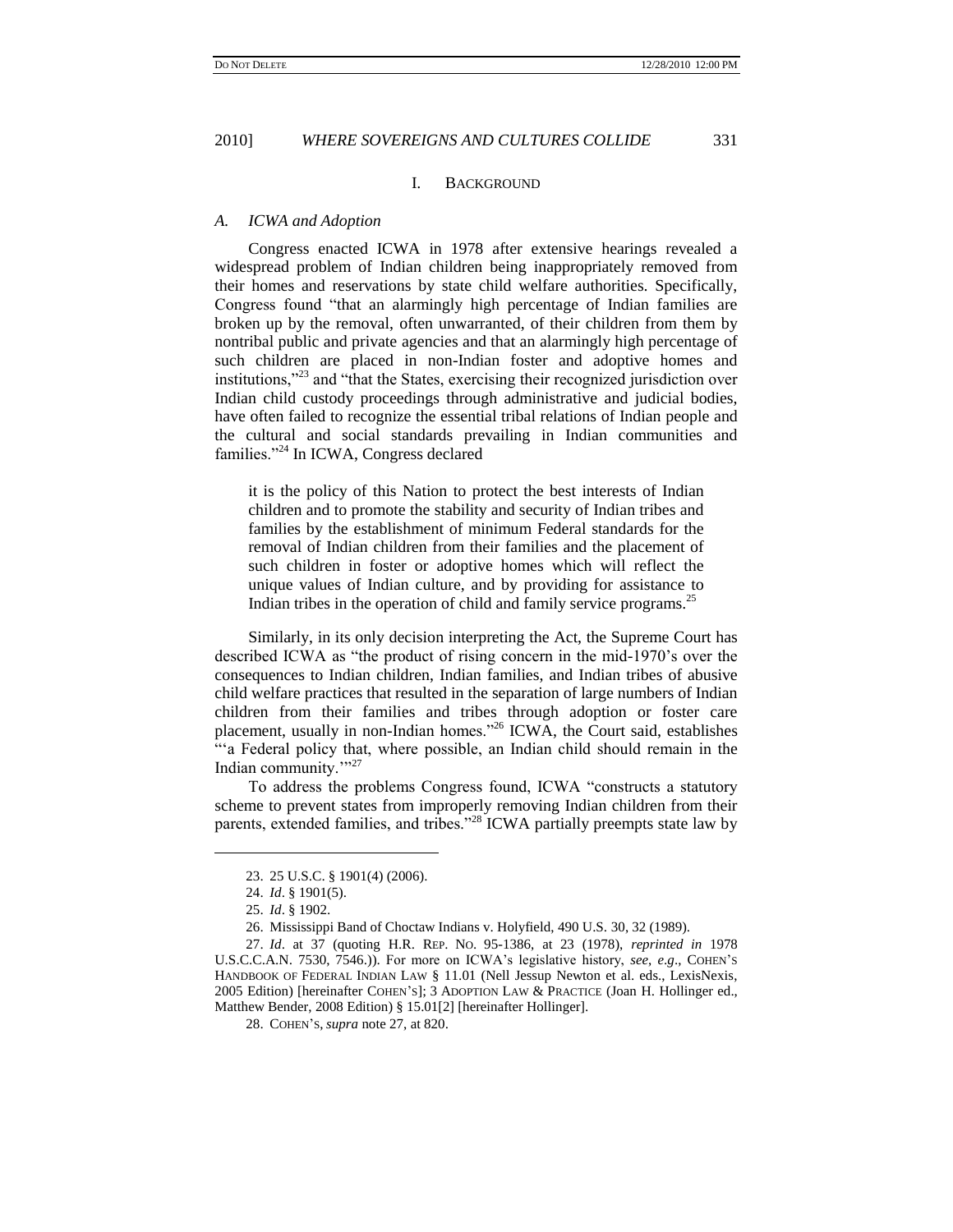providing jurisdictional allocations, substantive requirements, and procedural rules for proceedings involving an Indian child<sup>29</sup> for foster care placement, termination of parental rights, pre-adoptive placement, and adoption. $30$  (It does not apply to custody disputes arising from divorce.)

<span id="page-5-2"></span>Regarding adoption, ICWA does several things. *First*, it allocates jurisdiction. If the Indian child is domiciled on an Indian reservation or has been made a ward of a tribal court, ICWA gives the tribal court exclusive jurisdiction over all proceedings.<sup>31</sup> If the child resides *off* the reservation, a state court may exercise its normal jurisdiction.<sup>32</sup> However, if the proceeding involves foster care placement or termination of parental rights, ICWA provides that a state court "shall" transfer the matter to tribal court upon petition of either parent, the child's Indian custodian, or the tribe; the request for transfer may be denied if either parent objects or for "good cause.<sup>333</sup> Where the adoption is voluntary (*i.e.*, the birth parents freely relinquish their rights over the child), ICWA does not provide for transfer to tribal court.<sup>34</sup>

<span id="page-5-4"></span><span id="page-5-3"></span><span id="page-5-1"></span><span id="page-5-0"></span>*Second*, ICWA specifies an order of preference for placement of an Indian child. ―Before a state court may place an Indian child in a non-Indian adoptive home, the court must give sequential placement preference to, first, the child's extended family, $[^{35}]$  second, to other members of the child's tribe, and third, to other Indian families . . . . "36 The Supreme Court has characterized ICWA's adoption placement preferences as "[t]he most important substantive requirement imposed on the state.<sup>37</sup> "More than any other substantive requirement," the placement provision "reflects the underlying assumption of

l

33. *Id.* For discussion of how courts have used and abused the "good cause" exception, *see* Hollinger, *supra* not[e 27,](#page-4-0) § 15.02[3][b].

<sup>29.</sup> ICWA defines an Indian child as "any unmarried person who is under age eighteen and is either (a) a member of an Indian tribe or (b) is eligible for membership in an Indian tribe and is the biological child of a member of an Indian tribe."  $25 \text{ U.S.C.}$  § 1903(4) (2006).

<sup>30.</sup> *See* 25 U.S.C. § 1903(1) (2006) (defining a "child custody proceeding" under ICWA).

<sup>31.</sup> *Id*. § 1911(a).

<sup>32.</sup> *See id*. § 1911(b).

<sup>34. 25</sup> U.S.C. § 1911(b) (2006) (providing for transfer "[i]n any State court proceeding for the foster care placement of, or termination of parental rights to, an Indian child‖); *see also* STEPHEN L. PEVAR, THE RIGHTS OF INDIANS AND TRIBES 337 (3d ed. 2002) ("When removal from the home is voluntary (and the child resides off the reservation) . . . the tribe cannot insist on having the case transferred to tribal court."); *but see Hollinger, supra* note  $27, \,$  $27, \,$ § 15.02[2] (stating that the transfer provisions apply to any "child custody proceedings involving . . . non-reservation children").

<sup>35.</sup> ICWA states that an extended family member "shall be as defined by the law or custom of the Indian child's tribe or, in the absence of such law or custom, shall be a person who has reached the age of eighteen and who is the Indian child's grandparent, aunt or uncle, brother or sister, brother-in-law or sister-in-law, niece or nephew, first or second cousin, or stepparent." 25 U.S.C. § 1903(2) (2006).

<sup>36.</sup> PEVAR, *supra* note [34,](#page-5-0) at 335; *see also* 25 U.S.C. § 1915(a).

<sup>37.</sup> Mississippi Band of Choctaw Indians v. Holyfield, 490 U.S. 30, 36 (1989).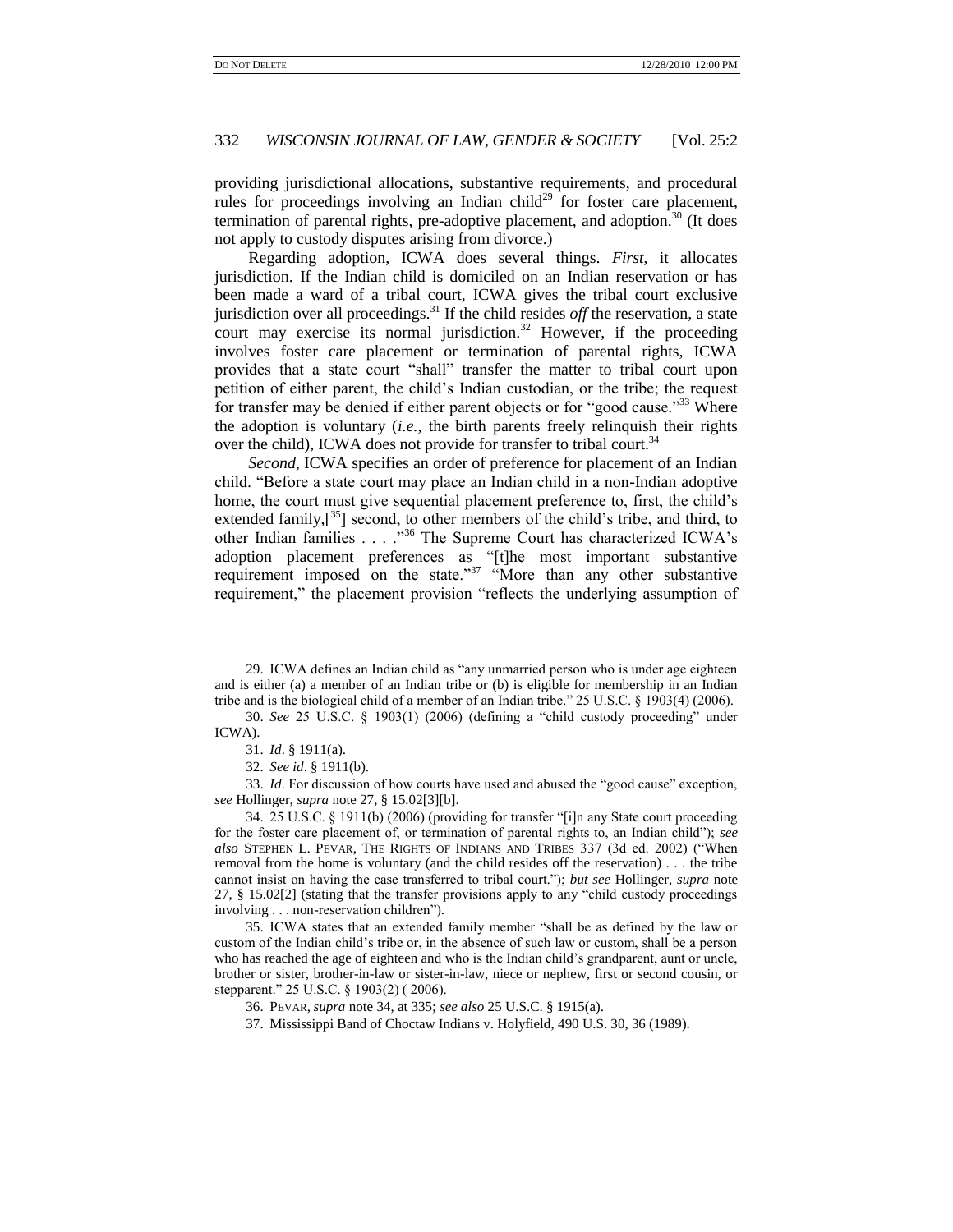<span id="page-6-1"></span>ICWA that Indian children have a strong interest in preserving their tribal ties, and their best interests coincide with their tribe's."<sup>38</sup>

<span id="page-6-2"></span>*Third*, where a proceeding is in state court, ICWA gives the child's tribe rights to notice and intervention, but only where the court is adjudicating foster care placement or terminating parental rights.<sup>39</sup> Most authorities agree that ICWA does not require notice or provide for tribal intervention as a matter of right in voluntary adoption proceedings.<sup>40</sup>

#### <span id="page-6-3"></span>*B. Gay and Lesbian Adoption in the United States*

As political and legal issues involving sexual orientation have become more mainstream, better data have become available about parenting by gay men, lesbians, and same-sex couples. A 2007 report by researchers at the Williams Institute of UCLA Law School and the Urban Institute, drawing on data from the 2000 Census and other sources, found among other things:

• an estimated 65,500 adopted children and 14,100 foster children were living with gay or lesbian parents; $41$ 

• gay and lesbian parents were raising four percent of all adopted children and three percent of foster children in the United States;<sup>42</sup> and

<span id="page-6-5"></span>an estimated two million gays, lesbians, and bisexuals were interested in adopting.<sup>43</sup>

<span id="page-6-0"></span>Despite their progress in gaining acceptance for their right to form legal family relationships, gays, lesbians, and same-sex couples face "a patchwork" quilt of state adoption laws."<sup>44</sup> At present, Arkansas, Louisiana, Mississippi, and Utah restrict adoptions by same-sex couples or individuals in same-sex relationships.<sup>45</sup> In light of the resurgence of social conservatives and the capture of more state legislatures by Republicans in the 2010 elections, it is possible there will be new efforts to restrict adoptions by gay or lesbian individuals or couples. While no state currently bans adoptions by single gay or lesbians outright,<sup>46</sup> someone in a same-sex marriage or other partnered relationship may

<span id="page-6-4"></span> $\overline{a}$ 

<sup>38.</sup> COHEN'S, *supra* not[e 27,](#page-4-0) at 842-43.

<sup>39.</sup> 25 U.S.C. § 1912(a) (2006).

<sup>40.</sup> *See infra* not[e 110](#page-17-0) and accompanying text.

<sup>41.</sup> Williams/Urban Institute Report, *supra* not[e 6,](#page-1-1) at 7, 15.

<sup>42.</sup> *Id*.

<sup>43.</sup> *Id*. at 6.

<sup>44.</sup> Rhonda Wasserman, *Are You* Still *My Mother?: Interstate Recognition of Adoptions by Gays and Lesbians*, 58 AM. U. L. REV. 1, 13 (2008).

<sup>45.</sup> *See* ARK. CODE ANN. § 9-9-204 (2009); *See* LA. CHILD. CODE ANN. art. 1221 (2004); MISS. CODE ANN. § 93-17-3 (West 2007); UTAH CODE ANN. §78-30-1(3) (2008).

<sup>46.</sup> Florida did so for more than 30 years until its ban was struck down in 2010 by a state appellate court. *See* Fla. Dep't of Children & Families v. Adoption of X.X.G. &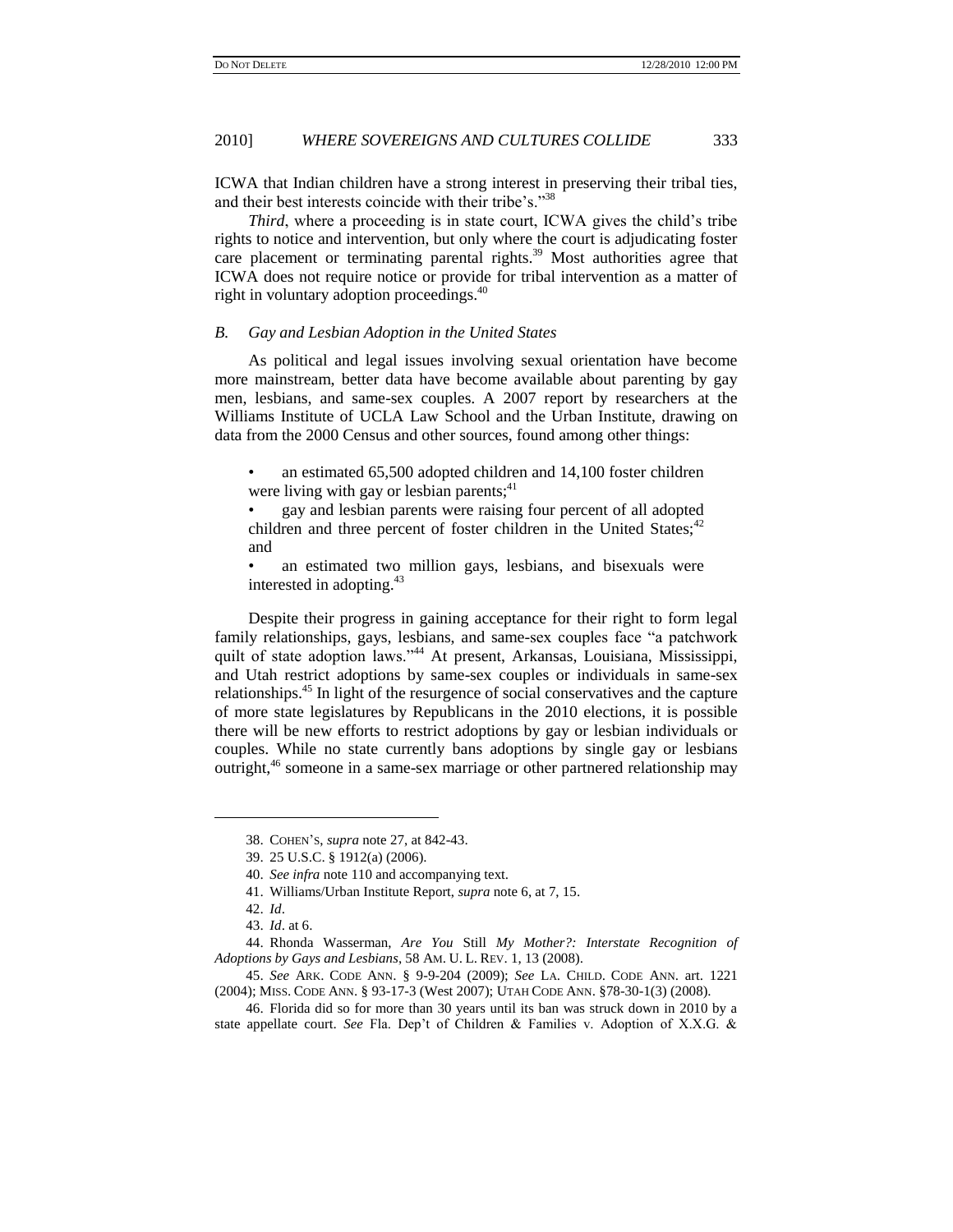face obstacles whether they seek to adopt singly or jointly.<sup>47</sup> Moreover, in many states the legal status of joint or second-parent adoptions involving samesex couples is unclear, with individual judges left to consider such petitions on a case-by-case basis.<sup>48</sup>

### <span id="page-7-1"></span>*C. Indian Attitudes Toward Homosexuality and Same-sex Relationships*

Contemporary Native American attitudes toward homosexuality and same-sex relationships appear to range widely from honor to condemnation, as scholars, tribal leaders, and activists attempt to understand how ancient traditions have been transmitted, reinterpreted, or lost in contemporary Indian societies.

It is well documented that "[b]efore the massive impact of Western culture and its belief systems on North American Indian cultures, gender variance existed in most tribes from Alaska to what is now the border between the United States and Mexico."<sup>49</sup> Much anthropological research on sexuality and gender diversity among Indians once focused on the "berdache," which one scholar has defined as an androgynous, "morphological male who does not fill a society's standard man's role, who has a nonmasculine character."<sup>50</sup>

<span id="page-7-0"></span>Such a person has a clearly recognized and accepted social status, often based on a secure place in the tribal mythology. Berdaches have special ceremonial roles in many Native American religions, and important economic roles in their families . . . They are not seen as men, yet they are not seen as women either. They occupy an alternative gender role that is a mixture of diverse elements.<sup>51</sup>

And although "[n]early all academic publications investigating Native American sexuality or gender diversity have tended to emphasize male homosexualities or male gender blending," the existence of "manly women, female homosexualities, or female-bodied third or fourth genders" also "ha[s] been documented in tribes that range from the Southwest through the Plains

48. For databases of adoption laws by state, *see* Thomson Reuters, STATE ADOPTION LAWS – STATE LAWS, CODES, http://law.findlaw.com/

parenting/adoptions/adoption\_laws.asp (last visited Oct. 2, 2010).

50. WALTER L. WILLIAMS, THE SPIRIT AND THE FLESH: SEXUAL DIVERSITY IN AMERICAN INDIAN CULTURE 2 (1986).

N.R.G., No. 3D08-3044, 2010 WL 3655782 (Fla. Dist. Ct. App. Sept. 22, 2010). The state did not appeal to the Florida Supreme Court.

<sup>47.</sup> *See supra* not[e 45](#page-6-0) and statutes cited therein.

state-laws/adoption/ (last visited Oct. 2, 2010) and The Human Rights Campaign, HRC | ADOPTION, http://www.hrc.org/issues/

<sup>49.</sup> Sabine Lang, *Various Kinds of Two-Spirit People: Gender Variance and Homosexuality in Native American Communities*, *in* TWO-SPIRIT PEOPLE: NATIVE AMERICAN GENDER IDENTITY, SEXUALITY, AND SPIRITUALITY 100, 107 (Sue-Ellen Jacobs et al. eds., 1997) (citing various studies by anthropologists and sexuality researchers).

<sup>51.</sup> *Id*.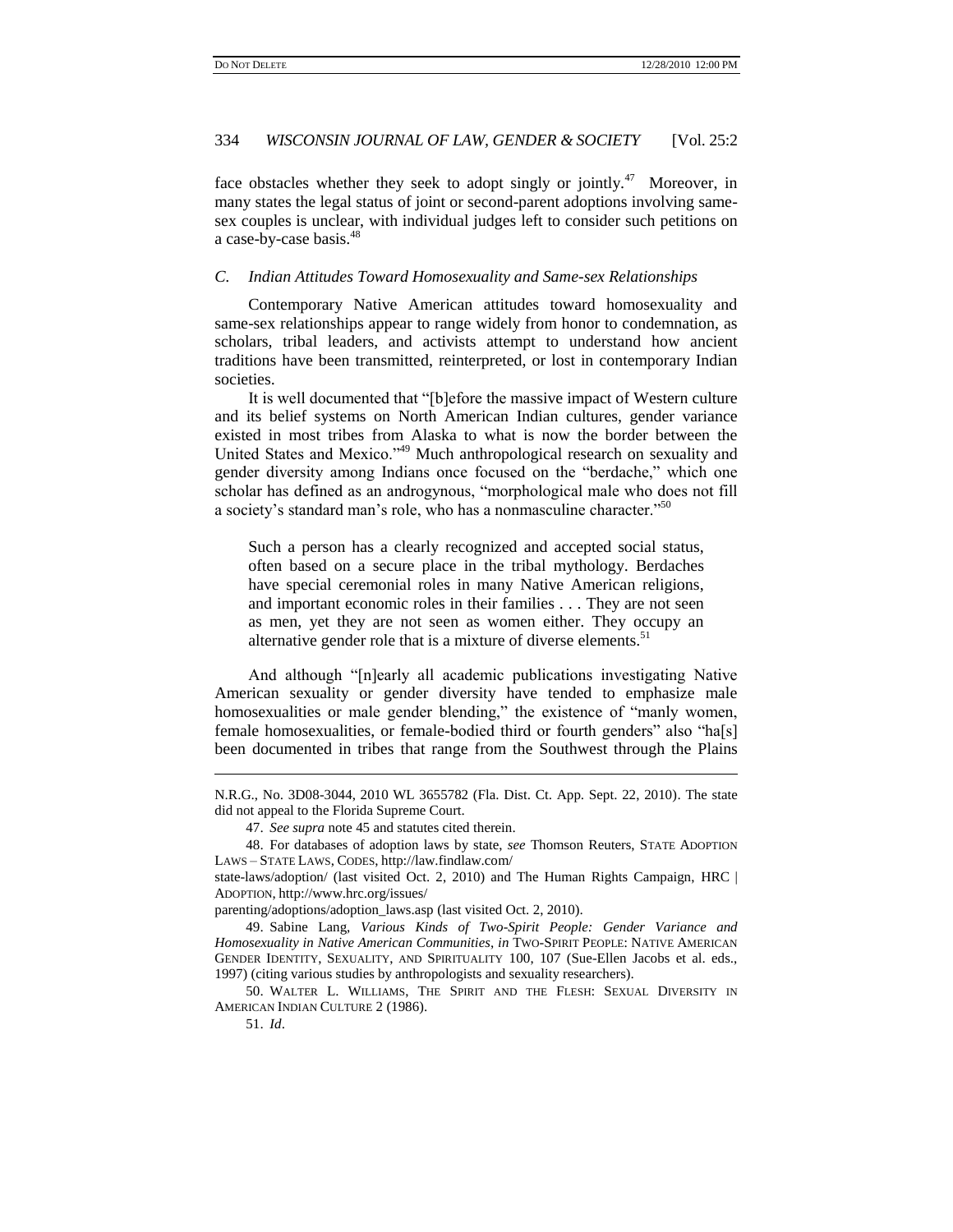and the Great Lakes to the Subarctic."<sup>52</sup> In recent years the label "berdache" has been replaced by the term "two-spirit," which has come to encompass gays, lesbians, transgender persons, and "traditions wherein multiple gender categories and sexualities are institutionalized in Native American/First Nations tribal cultures."<sup>53</sup>

―Although two-spirit individuals and their same-sex relationships seem to have been freely accepted in those Native American cultures that provided multiple genders," one scholar writes, "the attitude toward sexuality in general and same-sex relationships in particular has changed dramatically on many reservations due to long-term exposure to Western religion, boarding schools, and, more recently, the media."<sup>54</sup> Thus, another commentator observes, sexual and gender difference present a "conundrum" for contemporary Indian tribes:<sup>55</sup>

<span id="page-8-2"></span><span id="page-8-0"></span>Traditionally, many tribes allowed two-spirit individuals to have relationships with members of the same biological sex, although most tribes still valued heterosexual relationships more than homosexual relationships. Today, however, like other Americans, a large faction of Native Americans condemn homosexuality and completely reject same-sex unions largely because of the influence of European and American religion and culture.<sup>56</sup>

Another scholar asks,

What do the stories of today tell us about tolerance (or intolerance) for gender and sexuality diversity in Native North American communities, as well as communities throughout the world? Ask the people who are openly living their homosexual, gay, lesbian, queer, bisexual, or transgendered lives in their own or other communities. Many will agree with [sexuality researcher Robert] Stoller about "observations long since noted on the deterioration in American Indians of techniques for ritualizing cross-gender behavior. No longer is a place provided for the role—more, the identity—of a male-woman, the dimensions of which are fixed by custom, rules, tradeoffs, or responsibilities. The tribes have forgotten. Instead, the role appears as a ghost."<sup>57</sup>

<sup>52.</sup> Sue-Ellen Jacobs et al., *Introduction*, *in* TWO-SPIRIT PEOPLE, *supra* note [49,](#page-7-0) at 5 (footnotes omitted).

<span id="page-8-1"></span><sup>53.</sup> *Id*. at 2.

<sup>54.</sup> Lang, *Various Kinds of Two-Spirit People*, *supra* not[e 49,](#page-7-0) at 107-08.

<sup>55.</sup> Jeffrey S. Jacobi, *Two Spirits, Two Eras, Same Sex: For a Traditionalist Perspective on Native American Tribal Same-Sex Marriage Policy*, 39 U. MICH. J.L. REFORM 823, 825 (2006) (footnotes omitted).

<sup>56.</sup> *Id*. (footnotes omitted)

<sup>57.</sup> Sue-Ellen Jacobs, *Is the 'Berdache' a Phantom in Western Imagination?, in* TWO-SPIRIT PEOPLE, *supra* note [49,](#page-7-0) at 35.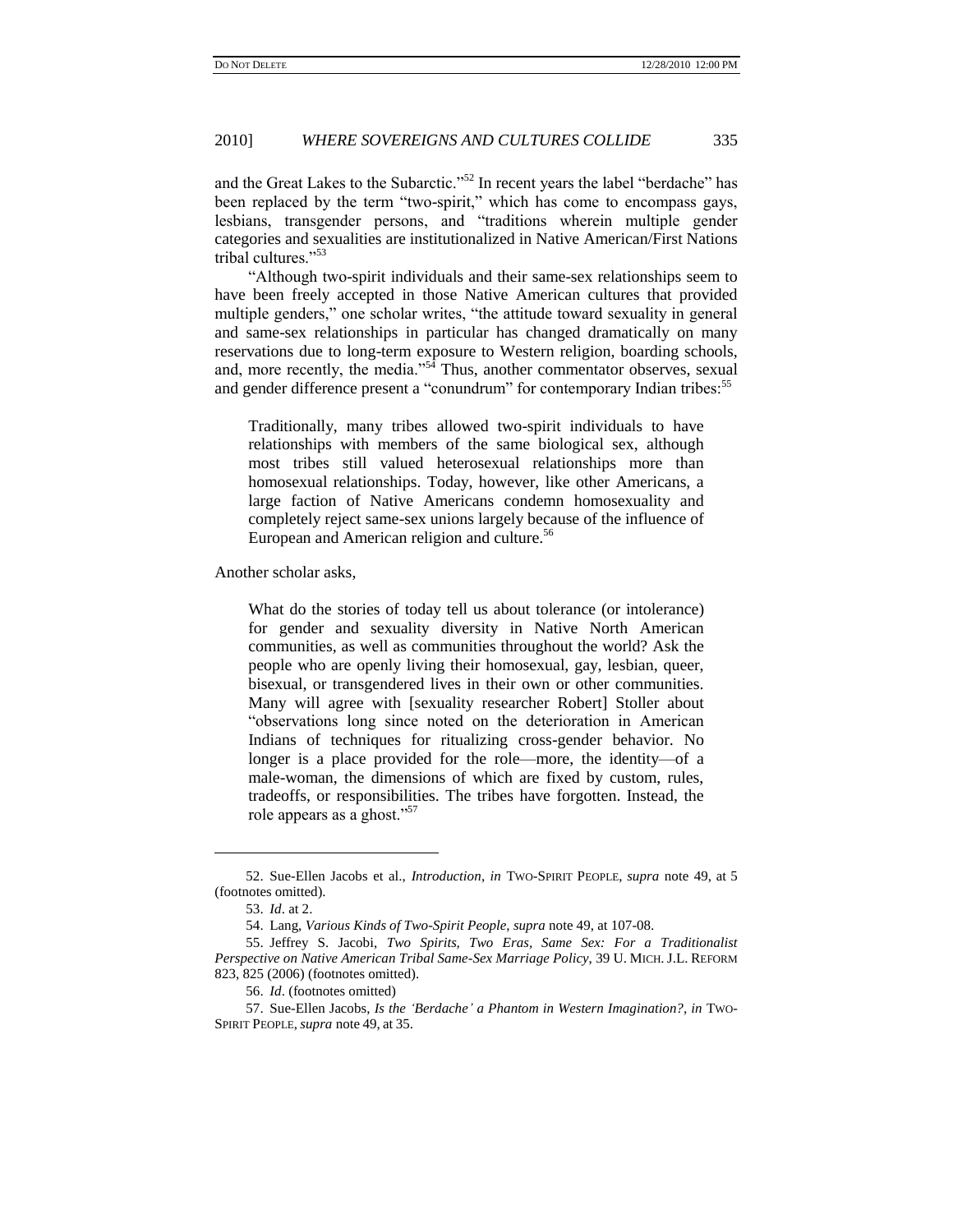<span id="page-9-0"></span>In contemporary Indian legal regimes, there appears to be no consensus about same-sex relationships, to the extent the topic is addressed at all. In 2008, the Coquille Tribe, located in Oregon, became the first, and so far only, Indian tribe "to codify the definition of marriage as a fundamental right regardless of the biological sex of the parties."<sup>58</sup> Writing before the Coquille Tribe's decision, one prominent scholar predicted that "[w]hile the issue of same-sex marriage<sup>[]</sup> is far from the forefront of tribal governmental issues . . . there remains the distinct possibility that one or more of the 560-plus federally recognized Indian tribes will take action to recognize same-sex marriage in their jurisdictions."<sup>59</sup> On the other hand, the nation's two largest tribes, the Cherokee Nation of Oklahoma and the Navajo Nation, have both approved laws against same-sex marriage (although not before two Cherokee women successfully obtained a marriage license from their tribe). $60$  These developments also have led other tribes to revisit their own marriage policies.<sup>61</sup>

<span id="page-9-2"></span>The Coquille Tribe's decision to honor same-sex marriages was expressly rooted in both cultural values and practical concerns. Its tribal code states that ―the formation, continuity and recognition [of] domestic relationships are essential to the political integrity, economic security and the health and welfare of the Tribe."<sup>62</sup> Tribal officials have characterized the decision as consistent with "the Tribe's historic tradition of accepting people with different lifestyles—'none of [the Tribe's traditional] mores would have excluded samesex relations [or marriage]."<sup>63</sup>

Sexual and gender diversity in Indian culture, both historical and contemporary, is a rich and complex subject, full of its own scholarly disputes, and an in-depth discussion is beyond the scope of this article. Suffice it to say it is impossible to generalize about Indian understandings of, and attitudes toward, homosexuality and same-sex relationships. But controversies over gay/lesbian rights "ha[ve] not stopped at reservation borders,"<sup>64</sup> and so there is no reason not to assume the issue will inevitably arise in adoption proceedings under ICWA.

#### <span id="page-9-1"></span>\* \* \*

In the following sections I explore what impact ICWA might have on adoption proceedings in tribal court (Part II) and state court (Part III) where the petition is brought by a gay man, lesbian, or same-sex couple. To simplify the

 $\overline{a}$ 

<sup>58.</sup> Julie Bushyhead, *The Coquille Indian Tribe, Same-Sex Marriage, and Spousal Benefits: A Practical Guide*, 26 ARIZ. J. INT'L & COMP. L. 509, 509 (2009).

<sup>59.</sup> Matthew L.M. Fletcher, *Same-Sex Marriage, Indian Tribes, and the Constitution*, 61 U. MIAMI L. REV. 53, 55 (2006) (footnote omitted).

<sup>60.</sup> Angela R. Riley, *(Tribal) Sovereignty and Illiberalism*, 95 CAL. L. REV. 799, 837 & nn.284-85 (2007).

<sup>61.</sup> *See* Jacobi, *supra* note [55,](#page-8-2) at 847.

<sup>62.</sup> COQUILLE INDIAN TRIBE CODE § 740.010(2) (2008).

<sup>63.</sup> Bushyhead, *supra* note [58,](#page-9-0) at 510 (quoting radio interview with Coquille tribal chief Ken Tanner and scholar Brian Gilley) (bracketed alterations in original).

<sup>64.</sup> Riley, *supra* note [60,](#page-9-1) at 836.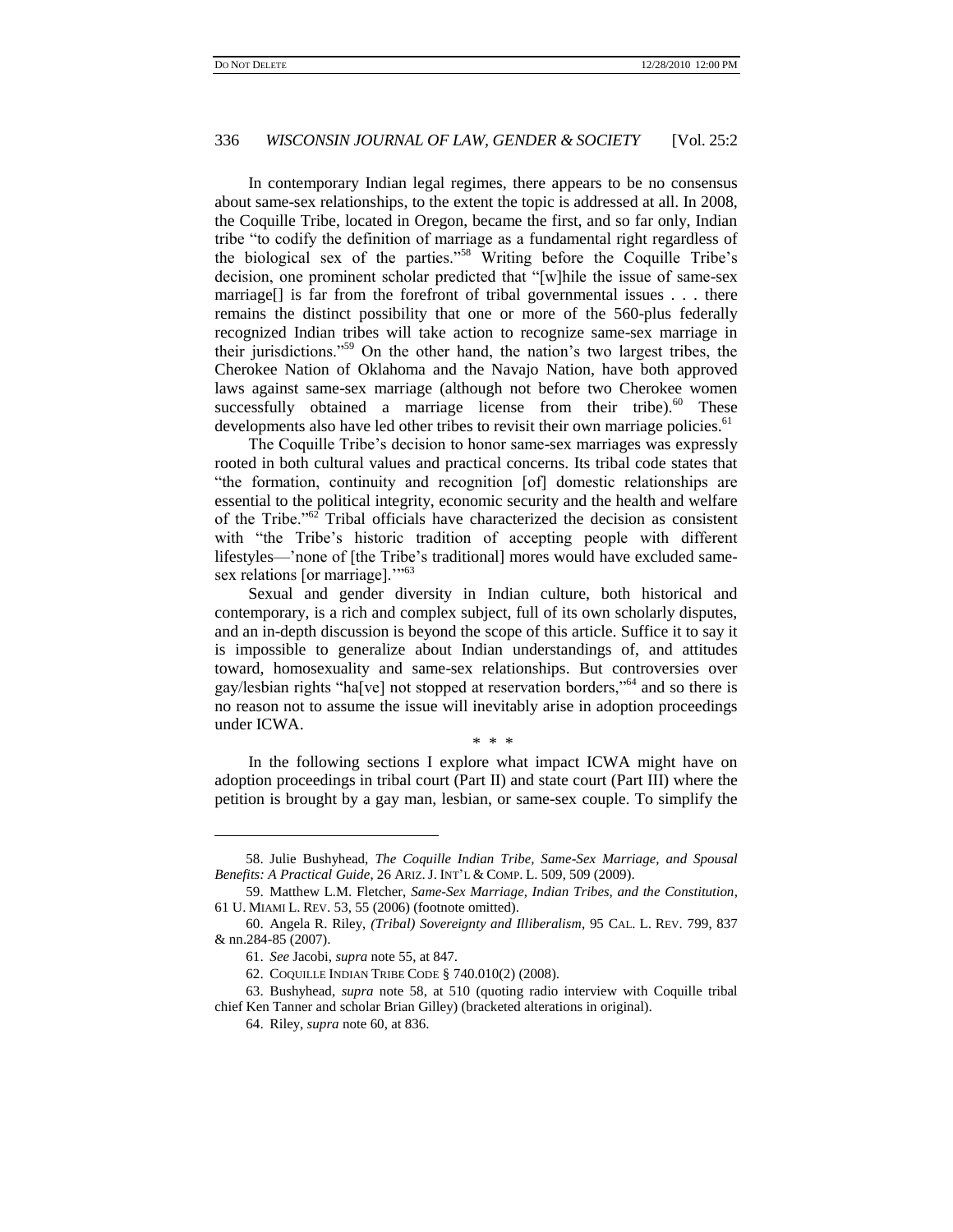discussion and eliminate some variables, I assume that the birth parents have voluntarily relinquished their rights. I further assume the prospective adoptive parent (or at least one parent, if a couple is involved) satisfies ICWA's placement preference;<sup>65</sup> if the proposed adoptive home is non-Indian, I assume no member of the child's extended family, the child's tribe, or another tribe seeks to adopt the child. In short, I assume the child is not being removed from the birth home involuntarily (meaning ICWA's procedural safeguards for termination of parental rights<sup>66</sup> do not apply) and ICWA's placement preference is satisfied.

### II. GAY/LESBIAN ADOPTIONS IN TRIBAL COURT

In this section, I explore how ICWA might make a difference to gay/lesbian adoptive parents who are required to petition in a tribal court.<sup>67</sup> The key principle at work in this section is the tribe's inherent sovereignty, as recognized by federal law. Where a tribe disfavors homosexuality or same-sex relationships, this sovereignty could operate to deny an adoption to petitioners who would have been qualified to adopt in a state court. On the other hand, where a tribe is willing to grant a gay/lesbian adoption, that same sovereignty means the adoption is entitled to recognition everywhere—even in states that forbid such adoptions.

Recall that a tribal court will have exclusive jurisdiction over an adoption proceeding if the child is domiciled on the reservation; if the child lives off the reservation, the proceeding may have been transferred to the tribal court if it also involved a termination of parental rights.<sup>68</sup> The form and rules for such a proceeding vary greatly from tribe to tribe, because the diversity among tribal courts is "enormous."<sup>69</sup> Indeed, it is not entirely clear how many of the 565 federally recognized tribes have a judicial system qualifying as a court. One scholar, relying on government data, puts the number at something over  $200$ .<sup>70</sup> A prominent Indian jurist and scholar estimates the number is closer to  $150$ .<sup>71</sup> And a 2005 Department of Justice report said that since 1998, government grants had been made to 294 tribes "for planning, improving, and enhancing

<span id="page-10-0"></span><sup>65.</sup> *See supra* notes [35](#page-5-1)[-38](#page-6-1) and accompanying text; 25 U.S.C. § 1915(a) (2006).

<sup>66.</sup> *See* 25 U.S.C. § 1911(c) (2006) (providing tribal right to intervene); *id*., § 1912(a) (providing for notice to the tribe); *id*., § 1912(f) (specifying that the evidentiary standard for termination of parental rights is "beyond a reasonable doubt").

<sup>67.</sup> ICWA defines a tribal court broadly as "a court with jurisdiction over child custody proceedings and which is either a Court of Indian Offenses, a court established and operated under the code or custom of an Indian tribe, or any other administrative body of a tribe which is vested with authority over child custody proceedings." 25 U.S.C.  $\S$  1903(12) (2006).

<sup>68.</sup> *See supra* notes [31](#page-5-2)[-33](#page-5-3) and accompanying text.

<sup>69.</sup> Atwood, *supra* not[e 11,](#page-1-0) at 592.

<sup>70.</sup> *Id*. (citing United States Department of the Interior, Bureau of Indian Affairs, Directory of Tribal Judiciaries (October 1996)).

<sup>71.</sup> B.J. JONES, ROLE OF INDIAN TRIBAL COURTS IN THE JUSTICE SYSTEM 1 (2000), http://www.icctc.org/Tribal Courts-final.pdf.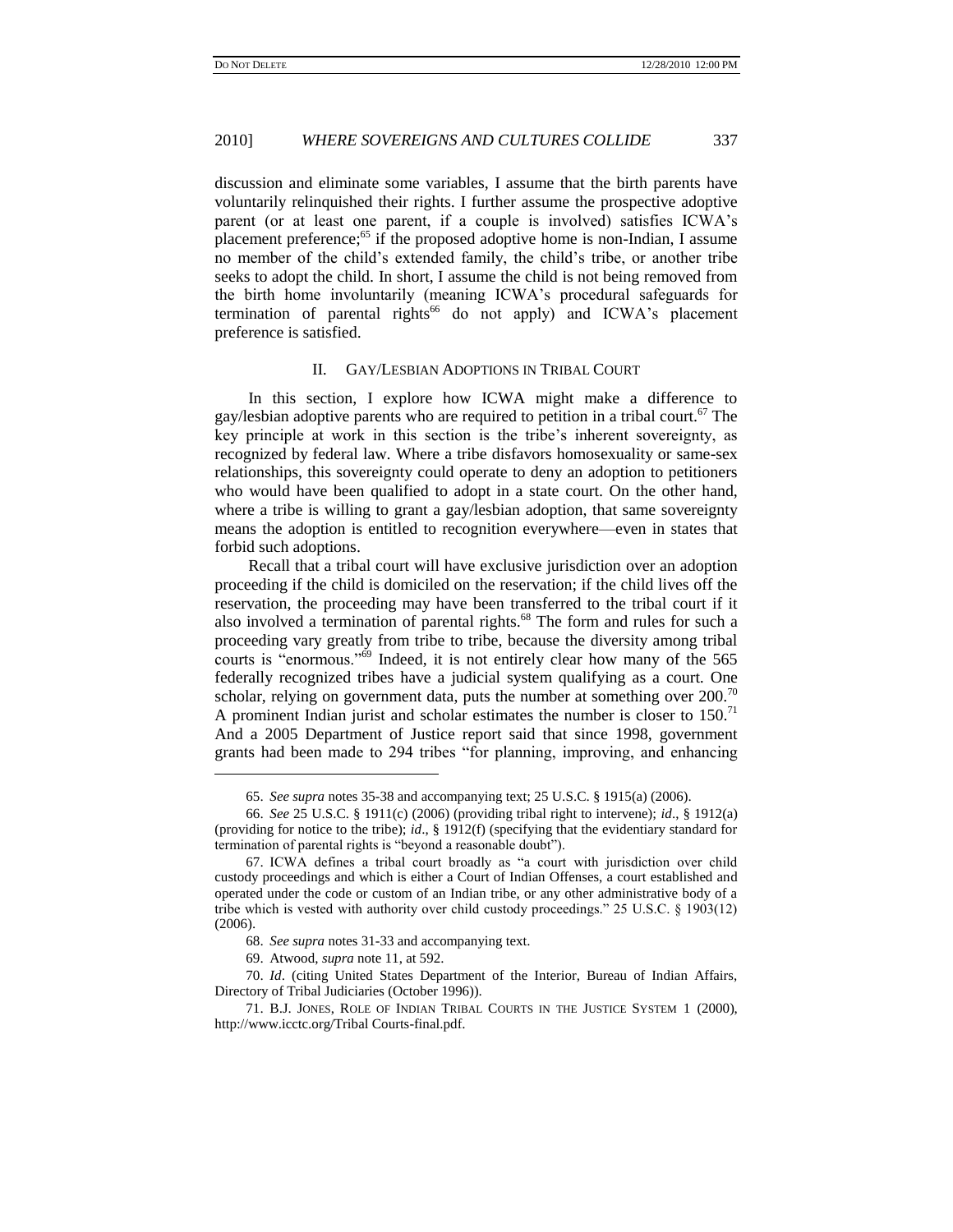tribal justice systems.<sup>772</sup> Furthermore, adjudication in a tribal court may be relatively informal, relying on customs and traditions rather than written statutes or precedents; judges and counsel may or may not be attorneys.<sup>73</sup>

#### *A. In Tribal Court, Tribal Law Controls*

<span id="page-11-2"></span>The power of Indian tribes over affairs on their reservations stems from the principle that "American Indian tribes are sovereign nations," even though, as a practical matter, that sovereignty is problematic and constrained by "[t]he political realities of relations with the federal government, relations with state and local governments, competing jurisdictions, complicated local histories, circumscribed land bases, and overlapping citizenships."<sup>74</sup> Accordingly, it is "settled black-letter law . . . that Indian tribes retain plenary and exclusive inherent authority over 'domestic relations among tribal members."<sup>75</sup> ICWA underscores a federal mandate of respect for child welfare determinations by tribes, and "state laws have never been held to reach further than federal laws into the hard inner core of tribal authority over domestic relations.<sup>776</sup>

<span id="page-11-1"></span><span id="page-11-0"></span>A gay or lesbian individual or couple who satisfy ICWA's placement preferences and live in a state where they would be eligible to adopt might assume they are in the clear. But a petitioner in a tribal court cannot rely on state law; the relevant law is that of the tribe.<sup>77</sup> If the proceeding originates in or is transferred to a recognized tribal court exercising proper jurisdiction, and the court refuses to grant the adoption—for whatever reason—that is almost certainly the end of the matter. Thus, we have the first potential gay/lesbian anomaly under ICWA: if a tribal court obtains jurisdiction, and the tribe disfavors the idea of gays or lesbians as parents, an individual or couple could be denied an adoption they might have obtained in state court.

Such an outcome might leave the prospective parent(s) feeling their rights have been violated. But it is important to remember that "tribes cannot be encompassed in the usual constitutional dialogue of individual rights. Tribal sovereignty necessarily situates Indian nations beyond the federal-state paradigm that dominates individual civil liberties discourse within the  $\text{U.S.}^{\cdot\cdot\cdot\cdot\cdot\cdot}$ And although Indian tribes are required, under the federal Indian Civil Rights

75. Fletcher, *supra* not[e 59,](#page-9-2) at 54 (*quoting* COHEN'S, *supra* not[e 27,](#page-4-0) § 4.01[2][c]).

<sup>72.</sup> BUREAU OF JUSTICE ASSISTANCE, UNITED STATES DEPARTMENT OF JUSTICE, PATHWAYS TO JUSTICE 6 (2005), *available at* http://www.law.und.edu/tji/web\_assets/pdf/ PathwaysReport.pdf.

<sup>73.</sup> *See* JONES, *supra* note [71,](#page-10-0) at 6; Hollinger, *supra* note [27,](#page-4-0) § 15.02[1][a] (Even where it has a court, a tribe may waive the right to exercise jurisdiction under ICWA. "This is not an uncommon occurrence, especially in adoptions, because many tribes do not have their own adoption codes or tribal agencies which can supervise adoptive placements.").

<sup>74.</sup> DAVID E. WILKINS & K. TSIANINA LOMAWAIMA, UNEVEN GROUND: AMERICAN INDIAN SOVEREIGNTY AND FEDERAL LAW 5 (2001).

<sup>76.</sup> *Id*. at 80.

<sup>77.</sup> *See supra* notes [75](#page-11-0)[-76](#page-11-1) and accompanying text.

<sup>78.</sup> Riley, *supra* note [60,](#page-9-1) at 808 (footnote and internal quotation marks omitted).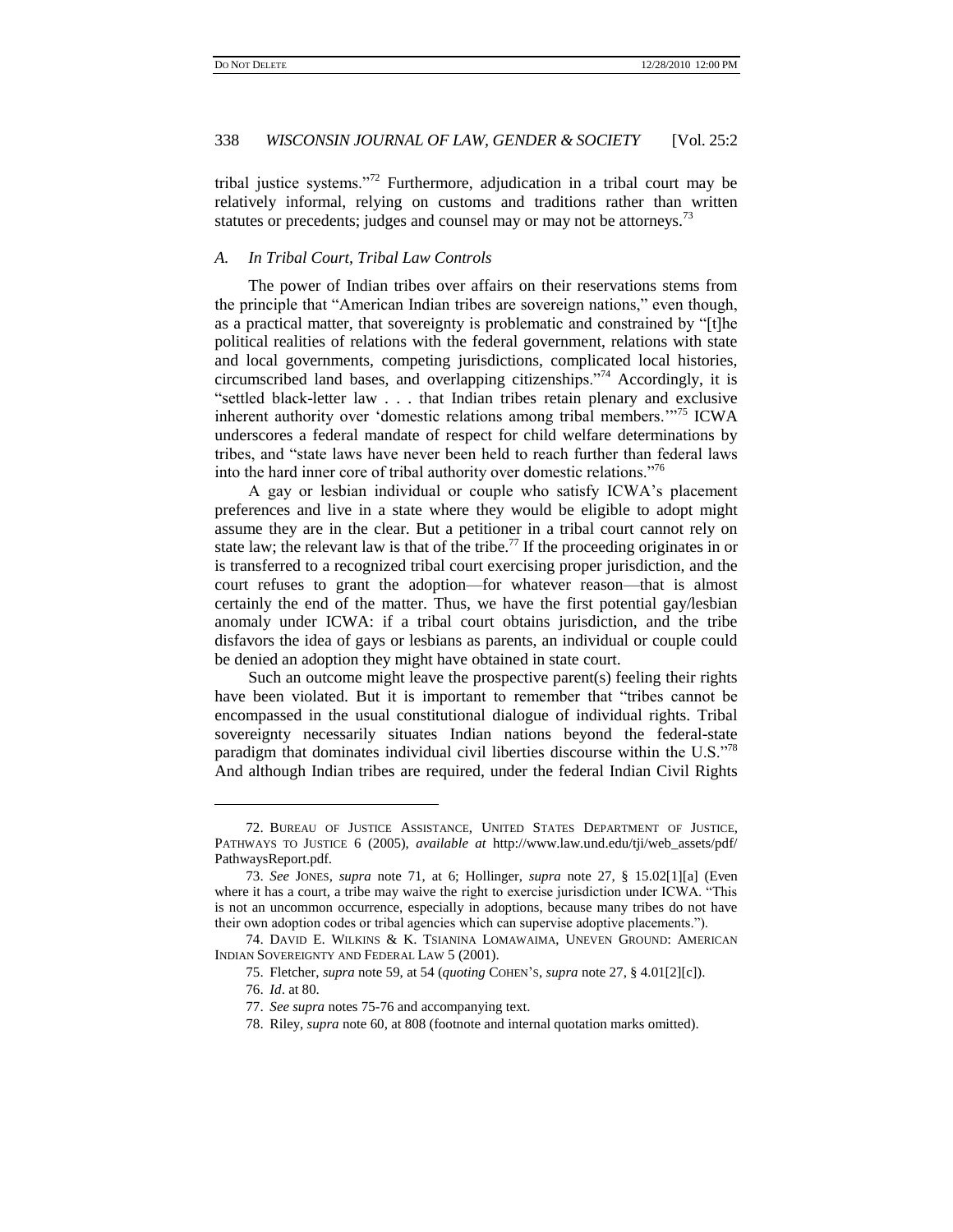Act, $79$  to respect certain federal constitutional rights of any person over whom they have jurisdiction—Indian or non-Indian—including equal protection of the laws and due process,<sup>80</sup> a federal court of appeals has held the categorical denial of adoption rights to gays and lesbians based on their sexual orientation does not violate the Fourteenth Amendment's equal protection or due process guarantees.<sup>81</sup>

### *B. Full Faith and Credit for Tribal Adoption Decrees*

Now let us reverse the previous scenario. What if a petitioner's home state law would prohibit an adoption, but a tribal court, acting with proper jurisdiction, was willing to grant it? For the same reasons discussed above,  $82$ such an adoption would be valid. And here is the interesting part: ICWA also commands that such an adoption must be recognized not only by the state where it occurs, but by all other states, the federal government, and other Indian tribes. Specifically, ICWA provides that

[t]he United States, every State, every territory or possession of the United States, and every Indian tribe shall give full faith and credit to the public acts, records, and judicial proceedings of any Indian tribe applicable to Indian child custody proceedings to the same extent that such entities give full faith and credit to the public acts, records, and judicial proceedings of any other entity.<sup>83</sup>

Such protection of tribal court judgments under full faith and credit flows from the principle that tribes possess inherent sovereignty; their legal regimes are entitled to respect, and their legal determinations are entitled to finality.

While this requirement might at first seem radical, it is really common sense—and in effect, if not by design, a significant protection for the rights of the adoptive parent. Given traditional state authority over family law questions,

<sup>79.</sup> 25 U.S.C. §§ 1301-1303 (2006).

<sup>80.</sup> *Id*. § 1302(8).

<sup>81.</sup> Lofton v. Dep't of Children and Family Servs., 358 F.3d 804 (11th Cir. 2004). A Florida state appellate court, relying on its own form of equal protection analysis, later struck down the Florida ban at issue in *Lofton*. *See* Fla. Dep't of Children & Families v. Adoption of X.X.G. & N.R.G., No. 3D08-3044, 2010 WL 3655782 (Fla. Dist. Ct. App. Sept. 22, 2010).

<sup>82.</sup> *See supra* notes [74](#page-11-2)[-76](#page-11-1) and accompanying text.

<sup>83. 25</sup> U.S.C. § 1911(d) (2006); *see also* COHEN's, *supra* note [27,](#page-4-0) at 833 ("Once a tribal court exercises jurisdiction in an Indian child custody proceeding, all tribal, state, and federal courts must afford full faith and credit to its orders and judgments. Thus, under [ICWA], all forms of government within United States territory are required to recognize and enforce the public acts, records and judicial proceedings of any federally recognized tribe applicable to a custody proceeding for an Indian child. This broad requirement arguably exceeds the Constitution's requirement of full faith and credit, because it expressly imposes obligations on federal and tribal institutions as well as those of the states." (footnotes omitted)).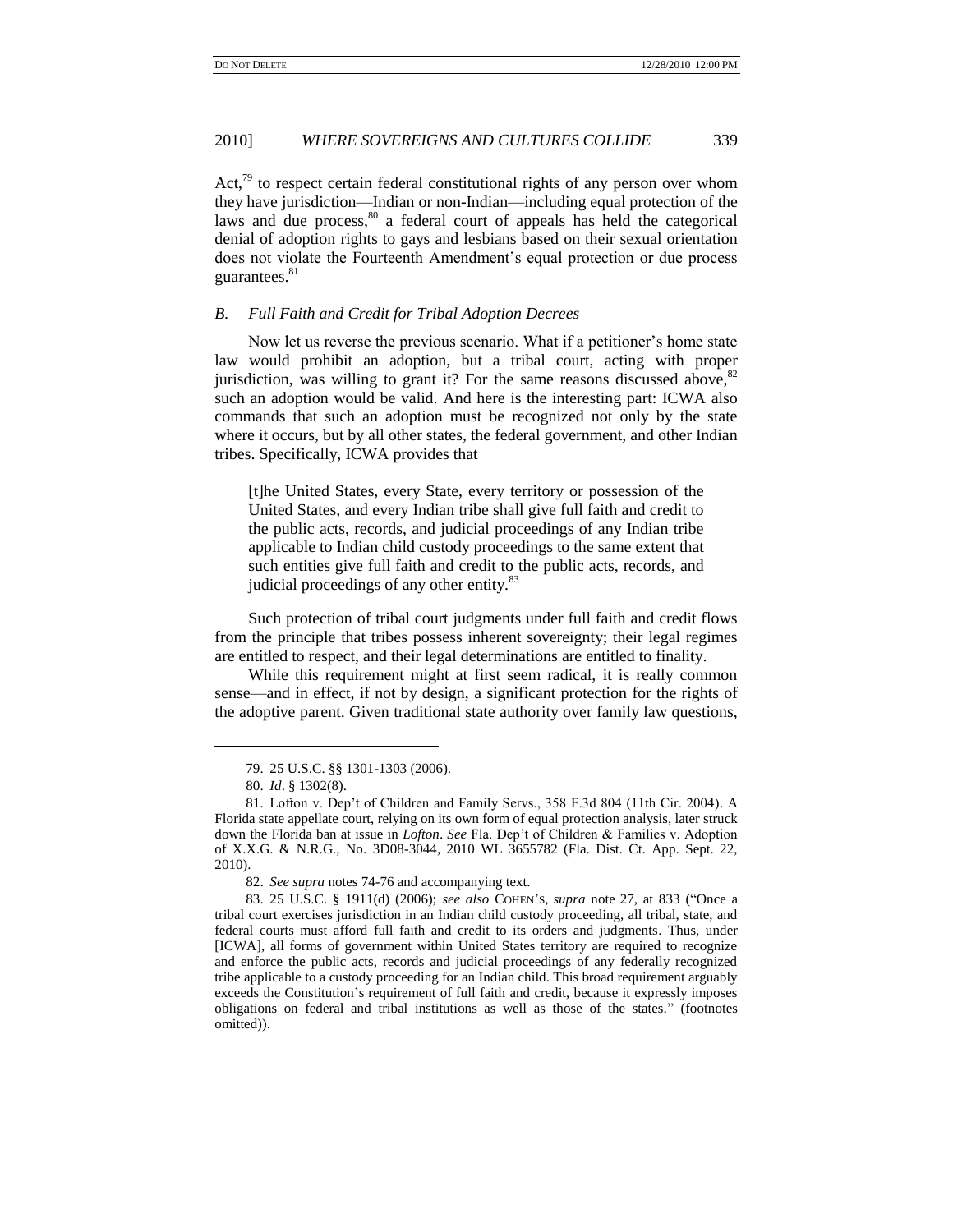every state is, of course, entitled to maintain its own policies on who is qualified to adopt. But once an adoption becomes final, a parent should be able to move from state to state secure in the knowledge that his or her legal relationship to the child will not change. Even in the non-ICWA context, federal law supports this proposition, as two federal courts of appeals have ruled that states must recognize gay/lesbian adoptions finalized in other jurisdictions.<sup>84</sup> As the subject is not without controversy, it is worth a brief digression to explain the principle of full faith and credit for adoption decrees.

The starting point is the Constitution's Full Faith and Credit Clause, which provides: "Full Faith and Credit shall be given in each State to the public Acts, Records, and judicial Proceedings of every other State. And the Congress may by general Laws prescribe the Manner in which such Acts, Records and Proceedings shall be proved, and the Effect thereof."<sup>85</sup> In interpreting the Full Faith and Credit Clause, the Supreme Court has distinguished between the credit one state owes to another state's *laws* (legislative measures or common law), and the credit owed to another state's *judgments*. For laws, the Court has said the Full Faith and Credit Clause "does not compel 'a state to substitute the statutes of other states for its own statutes dealing with a subject matter concerning which it is competent to legislate.<sup> $m86$ </sup> In other words, a state may invoke its own public policy in refusing to give effect to the laws of another states (as, for example, many states do when they refuse to recognize a samesex marriage that was performed under the laws of a sister state).<sup>87</sup>

By contrast, judgments get the strongest measure of full faith and credit. Where an issue has been litigated and decided by a court of competent jurisdiction, another state may not refuse to recognize the judgment simply because it disagrees with the outcome or the underlying policy. As the Court underscored in *Baker*, "[a] court may be guided by the forum State's 'public policy' in determining the *law* applicable to a controversy. But our decisions support no roving 'public policy exception' to the full faith and credit due judgments."<sup>88</sup>

Because it is finalized by means of a court decree, an adoption is a judgment. Accordingly, relying on *Baker*, two federal circuits recently have held that states may not invoke their own anti-gay public policies in order to refuse to recognize adoptions finalized in other states.<sup>89</sup> As the Fifth Circuit observed in a case involving a Louisiana child who was adopted in a New York court by a same-sex couple, "[t]he parental rights and status of the Adoptive

 $\overline{a}$ 

<span id="page-13-0"></span><sup>84.</sup> *See infra* notes [89](#page-13-0)[-90](#page-14-0) and accompanying text.

<sup>85.</sup> U.S. CONST. art. IV, § 1.

<sup>86.</sup> Baker v. General Motors Corp., 522 U.S. 222, 232 (1998) (quoting Pac. Employers Ins. Co. v. Indus. Accident Comm'n, 306 U.S. 493, 501 (1939)).

<sup>87.</sup> *See* Patrick J. Borchers, *The Essential Irrelevance of the Full Faith and Credit Clause to the Same-Sex Marriage Debate*, 38 CREIGHTON L. REV. 353, 358–59 (2005).

<sup>88.</sup> *Baker*, 522 U.S. at 233 (citation and footnote omitted).

<sup>89.</sup> *See* Adar v. Smith, 597 F.3d 697 (5th Cir. 2010); Finstuen v. Crutcher*,* 496 F.3d 1139 (10th Cir. 2007).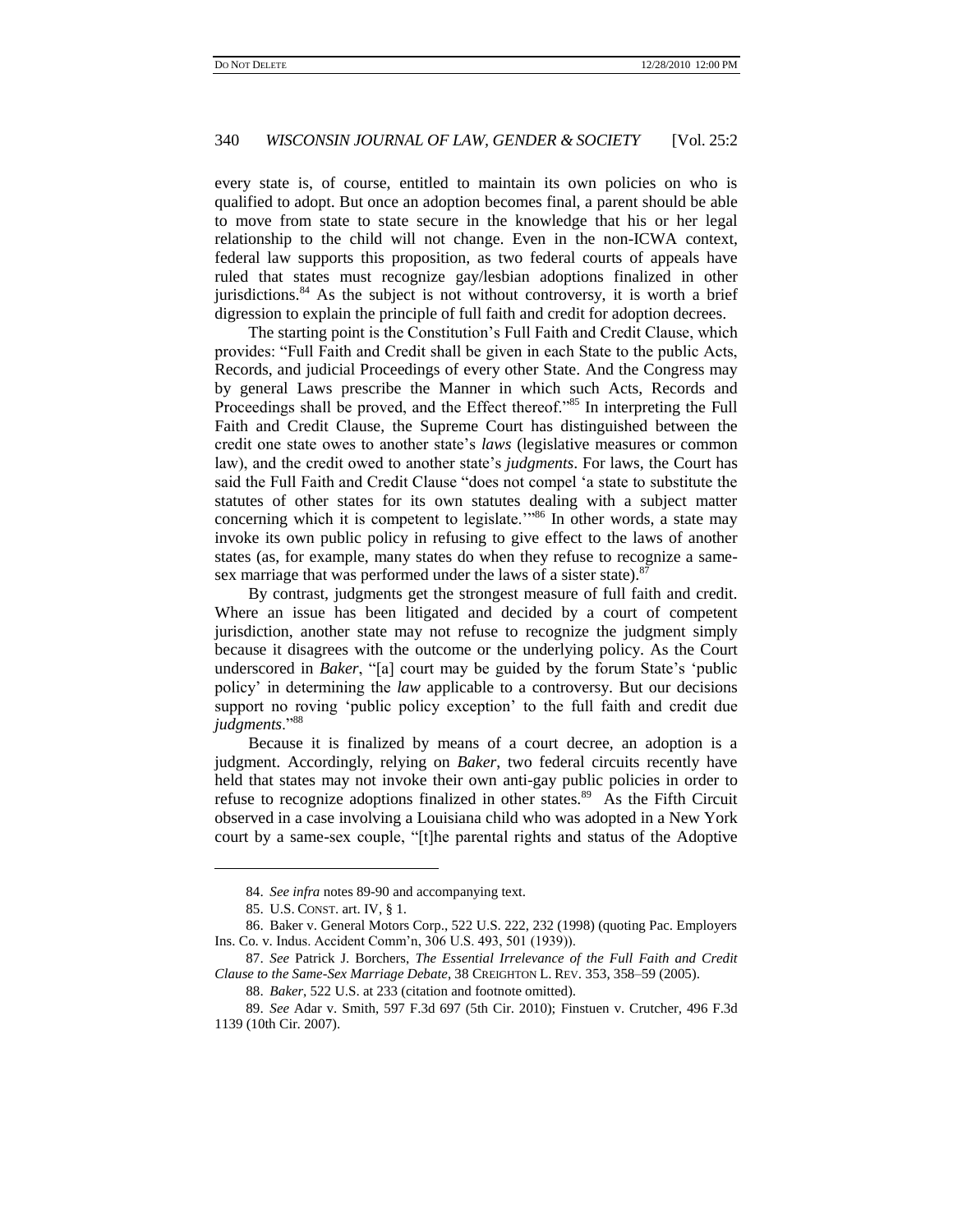Parents, as adjudicated by the New York court, are not confined within that state's borders and do not cease to exist at Louisiana's borders."<sup>90</sup>

To summarize, where ICWA gives jurisdiction over adoption proceedings to a tribal court, it does so with the recognition the court is fully entitled to adjudicate matters of domestic relations, and that Indian courts are entitled to have their judgments recognized and respected by all other court systems within the United States.

### <span id="page-14-0"></span>III. GAY/LESBIAN ADOPTIONS UNDER ICWA IN STATE COURT

The previous section hypothesized tribal court settings that were either negative or positive toward gay/lesbian adoptions. In this section, I explore how ICWA might affect gay/lesbian adoptions of Indian children in state courts. After a brief overview in Section A of federal preemption doctrine, in Section B I hypothesize a state court that is receptive to gay/lesbian adoptions and consider whether ICWA allows a tribe to veto such an adoption. Then in Section C, I consider whether ICWA makes any difference where a state law forbidding gay/lesbian adoptions would frustrate the placement of an Indian child in an Indian home.

Recall that state court jurisdiction is allowed if the Indian child is not domiciled on the reservation. However, where a case involves terminating parental rights the state court must transfer the matter to tribal court upon petition of either parent, the child's Indian custodian, or the tribe, unless either parent objects or the court finds "good cause" to deny the transfer. ICWA does not expressly provide for transfer in voluntary adoptions.<sup>91</sup>

Central to the discussion that follows is the principle that as federal law, ICWA displaces, or "preempts," state law to some extent. Thus, some brief background on the doctrine of federal preemption will be helpful.

### *A. Federal Preemption Doctrine*

The Constitution's Supremacy Clause provides that federal law "shall be the supreme Law of the Land; and the Judges in every State shall be bound thereby, any Thing in the Constitution or Laws of any State to the Contrary notwithstanding."<sup>92</sup> Because "nearly every federal statute addresses an area in which the states also have authority to legislate,<sup> $93$ </sup> courts have developed the doctrine of federal preemption to "define the sphere of control between federal and state law when they conflict, or appear to conflict.<sup>994</sup> Specifically, "[w]hen Congress legislates in a field within its enumerated powers, typically under the Commerce Clause, courts must determine how much state law has been

 $\overline{\phantom{a}}$ 

<sup>90.</sup> *Adar*, 597 F.3d at 708.

<sup>91.</sup> *See supra* notes [31](#page-5-2)[-34](#page-5-4) and accompanying text.

<sup>92.</sup> U.S. CONST. art. VI, cl. 2.

<sup>93.</sup> Caleb Nelson, *Preemption*, 86 VA. L. REV. 225, 225 (2000).

<sup>94.</sup> Mary J. Davis, *Unmasking the Presumption in Favor of Preemption*, 53 S.C. L. REV. 967, 968 (2002).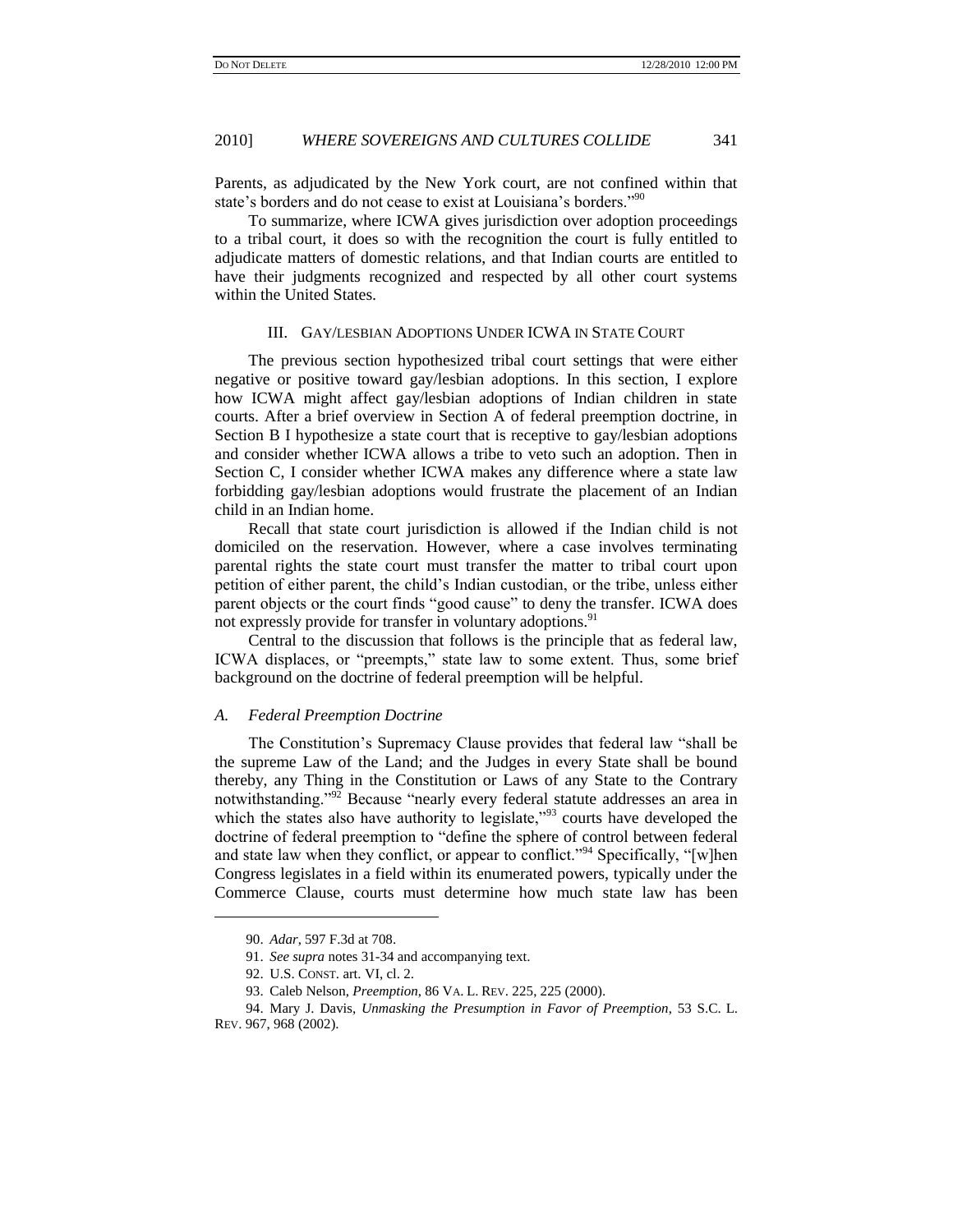displaced in the process. Consequently, preemption doctrine is central to the definition of power and control under our federal system of government.<sup>1955</sup> Federal legislation is often unclear about exactly how Congress wishes federal law to interact with state law, and so "preemption doctrine seeks Congress's intent on the scope of displacement of state law."<sup>96</sup>

The Supreme Court has articulated special preemption principles in the context of federal Indian law, noting in *New Mexico v. Mescalero Apache Tribe* that "[t]he unique historical origins of tribal sovereignty' and the federal commitment to tribal self-sufficiency and self-determination make it ‗treacherous to import . . . notions of preemption that are properly applied to . . . other [contexts]. $\cdot$ <sup>97</sup> Rejecting a "narrow focus on congressional intent to preempt state law as the sole touchstone," the Court has focused on "the nature of the competing interests at stake" among the tribe, the state, and the federal government.<sup>98</sup> As the Court has stated the rule, "State jurisdiction is pre-empted by the operation of federal law if it interferes or is incompatible with federal and tribal interests reflected in federal law, unless the state interests at stake are sufficient to justify the assertion of state authority.<sup> $99$ 9</sup>

It is important to note that *Mescalero Apache Tribe* and the cases it discusses deal with state efforts to regulate affairs on Indian reservations, where there is greater potential the state might infringe on federal and tribal interests. By contrast, Indians living off the reservation generally are "subject to the same state laws as everyone else unless a federal law or treaty grants an immunity."<sup>100</sup> As the Supreme Court has explained, "Absent express federal law to the contrary, Indians going beyond reservation boundaries have generally been held subject to nondiscriminatory state law otherwise applicable to all citizens of the State."<sup>101</sup> If an area of regulation is within the states' traditional police powers—as is the case with adoption, like all family law then off-reservation Indians "may be regulated by the State . . . provided the regulation meets appropriate standards and does not discriminate against the Indians."102

 $\overline{\phantom{a}}$ 

<sup>95.</sup> *Id*. at 969.

<sup>96.</sup> *Id*. at 969-70.

<sup>97.</sup> New Mexico v. Mescalero Apache Tribe, 462 U.S. 324, 334 (1983) (quoting White Mountain Apache Tribe v. Bracker, 448 U.S. 136, 143 (1980) (ellipses and brackets in original)).

<sup>98.</sup> *Id*.

<sup>99.</sup> *Id*.

<sup>100.</sup> PEVAR, *supra* note [34,](#page-5-4) at 135.

<sup>101.</sup> Mescalero Apache Tribe v. Jones, 411 U.S. 145, 148-49 (1973).

<sup>102.</sup> Puyallup Tribe v. Dep't of Game of Washington, 391 U.S. 392, 398 (1968) (explaining that while a federal treaty may give Indians the right to fish in a state's waters that are adjacent to a reservation, the state retains the authority to enforce neutral regulations, such as the manner of fishing or the size of the take, against Indian fishermen in the same way as those regulations are enforced against non-Indians); *See also* Organized Village of Kake v. Egan, 369 U.S. 60, 75 (1962) (illustrating that even where reserved by federal treaties, off-reservation hunting and fishing rights have been held subject to state regulation).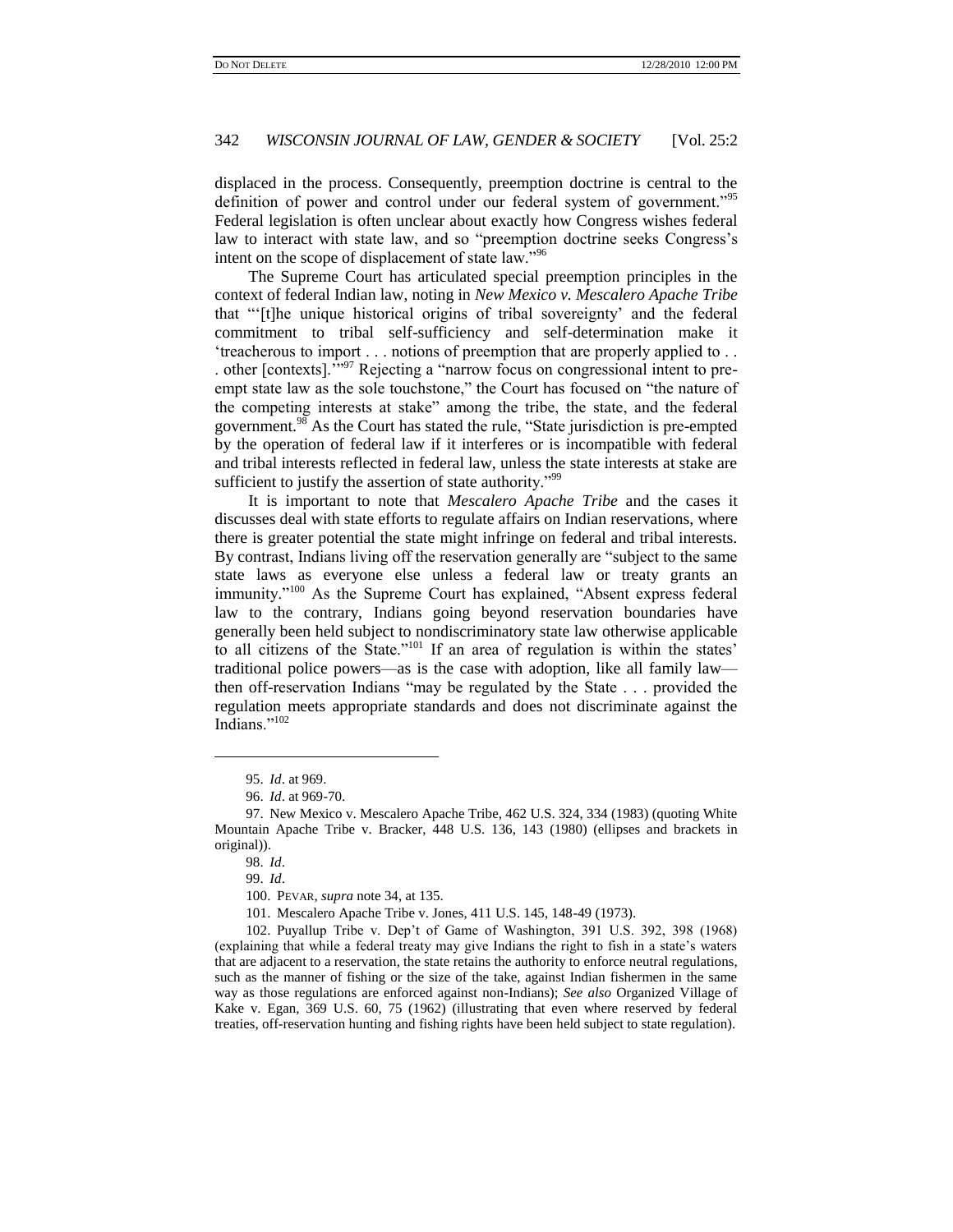Most courts have concluded that where ICWA preempts state child welfare law, it does so narrowly and specifically.<sup>103</sup> Although Congress retains plenary authority over Indian affairs,<sup>104</sup> ICWA is not comprehensive childwelfare legislation, and thus it cannot be said Congress intended to "occupy the field" (in preemption language) where Indian child welfare is concerned. While ICWA gives tribal courts exclusive jurisdiction over Indian children residing on a reservation, its provisions aimed at state courts are measured and specific, and they all relate to one overarching theme: that Indian children should be kept in Indian homes whenever possible.<sup>105</sup> In ICWA's legislative history, Congress characterized the Act as providing "minimal safeguards" and specifically said it did not intend to "oust the State from the exercise of its legitimate police powers in regulating domestic relations."<sup>106</sup>

<span id="page-16-0"></span>In short, where ICWA applies in state court, it does so against a backdrop of traditional state authority to regulate domestic relations, including the power to govern members of Indian tribes living outside a reservation. In assessing whether state law "interferes or is incompatible with federal and tribal interests reflected in  $[ICWA]$ ,"<sup>107</sup> the trick is to neither overread ICWA, thus ceding state authority to a tribe in a way Congress did not intend, nor to underread it, thus rendering its provisions mere suggestions rather than supreme federal law.

With these principles in mind, I consider how ICWA might operate in two more hypothetical settings: first, where a tribe seeks to invoke its disapproval of homosexuality in order to block an adoption state law would permit; second, where a state's anti-gay adoption policy would prevent an adoption by a family or tribal member whom ICWA presumes to be the best placement.

#### *B. What if State Law Supports Adoption Equality But the Tribe Opposes It?*

If state law would authorize an adoption by an otherwise qualified gay or lesbian individual or same-sex couple, and if the tribe is supportive or at least does not object, then there is no issue. The adoption will be approved. But what if the tribe opposes the adoption, asserting that the placement would be inconsistent with its cultural beliefs? The tribe might argue that ICWA's purpose is to ensure tribal children are raised according to tribal values. After all, ICWA incorporates an express congressional finding that "the States. . . have often failed to recognize the essential tribal relations of Indian people and the cultural and social standards prevailing in Indian communities and families." $108$  If a tribe presents evidence that homosexuality or same-sex

<sup>103.</sup> *See infra* note[s 138](#page-21-0)[-140](#page-21-1) and accompanying text.

<sup>104.</sup> *See* United States v. Sandoval, 231 U.S. 28, 45-46 (1913); Lone Wolf v. Hitchcock, 187 U.S. 553, 564-65 (1903).

<sup>105.</sup> *See supra* note[s 25](#page-4-1)[-27](#page-4-0) and accompanying text.

<sup>106.</sup> H.R. REP. NO. 95-1386, at 10 (1978), *reprinted in* 1978 U.S.C.C.A.N. 7530, 7540.

<sup>107.</sup> New Mexico v. Mescalero Apache Tribe, 462 U.S. 324, 334 (1983).

<sup>108.</sup> 25 U.S.C. § 1901(5) (2006).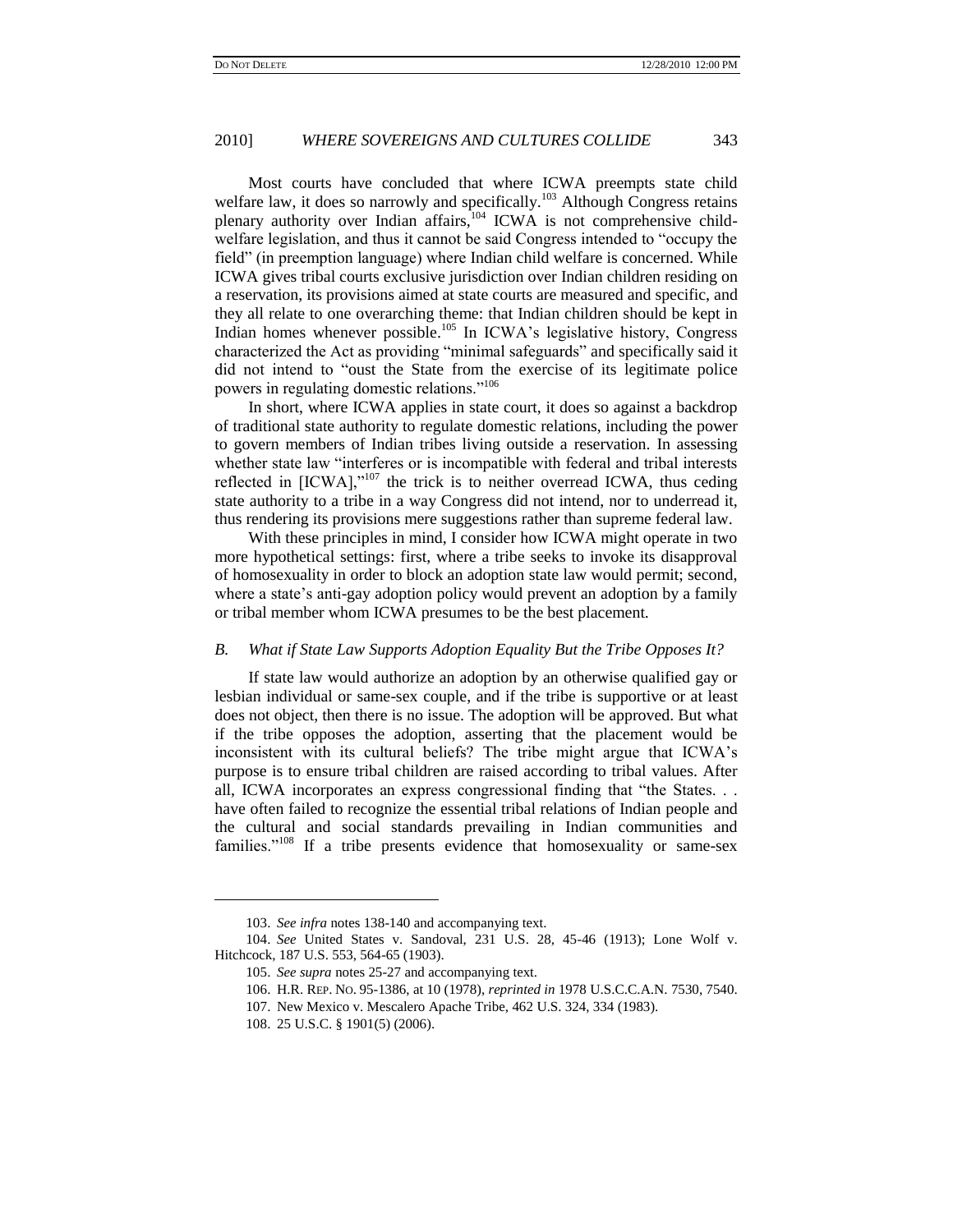relationships are contrary to its cultural and social standards, does ICWA give leverage to the tribe to veto such a placement?

If a heterosexual adoptive parent is available who ranks higher in ICWA's placement preference, then the question can be avoided: ICWA should control and the issue of sexual orientation becomes irrelevant. But what if a morepreferred parent is not available? Should a state court, at the urging of the tribe, engineer some different placement (or even return an Indian child to foster care or an orphanage) rather than placing her with an otherwise qualified gay or lesbian adoptive parent—Indian or non-Indian—solely because the tribe disfavors adoptions by gay or lesbian individuals or same-sex couples? The answer is no.

First, it does not appear Congress intended to give tribes such a formal role in voluntary adoption proceedings where the birth mother is not domiciled on the reservation. By its plain terms, ICWA allows tribes to intervene as a matter of right in proceedings for foster care placement or termination of parental rights; it does not provide for intervention as a matter of right, or even notice to the tribe, in voluntary proceedings.<sup>109</sup> While this interpretation is not universally accepted by courts, it appears to be the majority view, $110$  and it is the view most faithful to the statutory text. If ICWA does not give the tribe a right to intervene, and thus a formal role in the proceeding, then the tribe's opposition to a particular placement should not be given any special weight. In these circumstances, the tribe has no legally protectable interest.

<span id="page-17-0"></span>Of course, ICWA does not *prohibit* tribal intervention in voluntary proceedings, and so the tribe could still seek permissive intervention under state law as an interested party. And the tribe's hand would be stronger in a proceeding where the court was required to terminate parental rights or determine foster care placement, as the tribe clearly does have the right to intervene under those circumstances.<sup>111</sup>

Aside from the procedural question of intervention, there is the more fundamental question of whether Congress intended for Indian law or culture to have determinative weight in state court proceedings. Even if the tribe is allowed to intervene and express its views about the merits of a placement, must a state court defer to those views if it means rejecting a gay or lesbian parent who meets ICWA's placement preferences and is otherwise qualified under state law? ICWA's text and legislative history, as well as the federal

<sup>109.</sup> *See supra* note[s 39](#page-6-2)[-40](#page-6-3) and accompanying text.

<sup>110.</sup> *See*, *e*.*g*., *In re* Baby Boy C., 805 N.Y.S.2d 313, 328 (N.Y. App. Div. 2005) (finding that the tribe was not entitled to intervene as a matter of right, noting that "[m]ost courts that have considered this issue have agreed with this interpretation," and citing cases from Alaska, California, and Tennessee); *but see In re* Desiree F., 83 Cal. App. 4th 460, 472- 73 (Cal. Ct. App. 2000) (taking the view that ICWA permits tribal intervention in any "child" custody proceedings"); COHEN'S, *supra* note [27,](#page-4-0) at 834 ("[The tribe's] right to intervene exists in both involuntary proceedings and voluntary proceedings in which parents choose voluntary termination of parental rights and adoption.").

<sup>111.</sup> *See* 25 U.S.C. § 1911(c) (2006).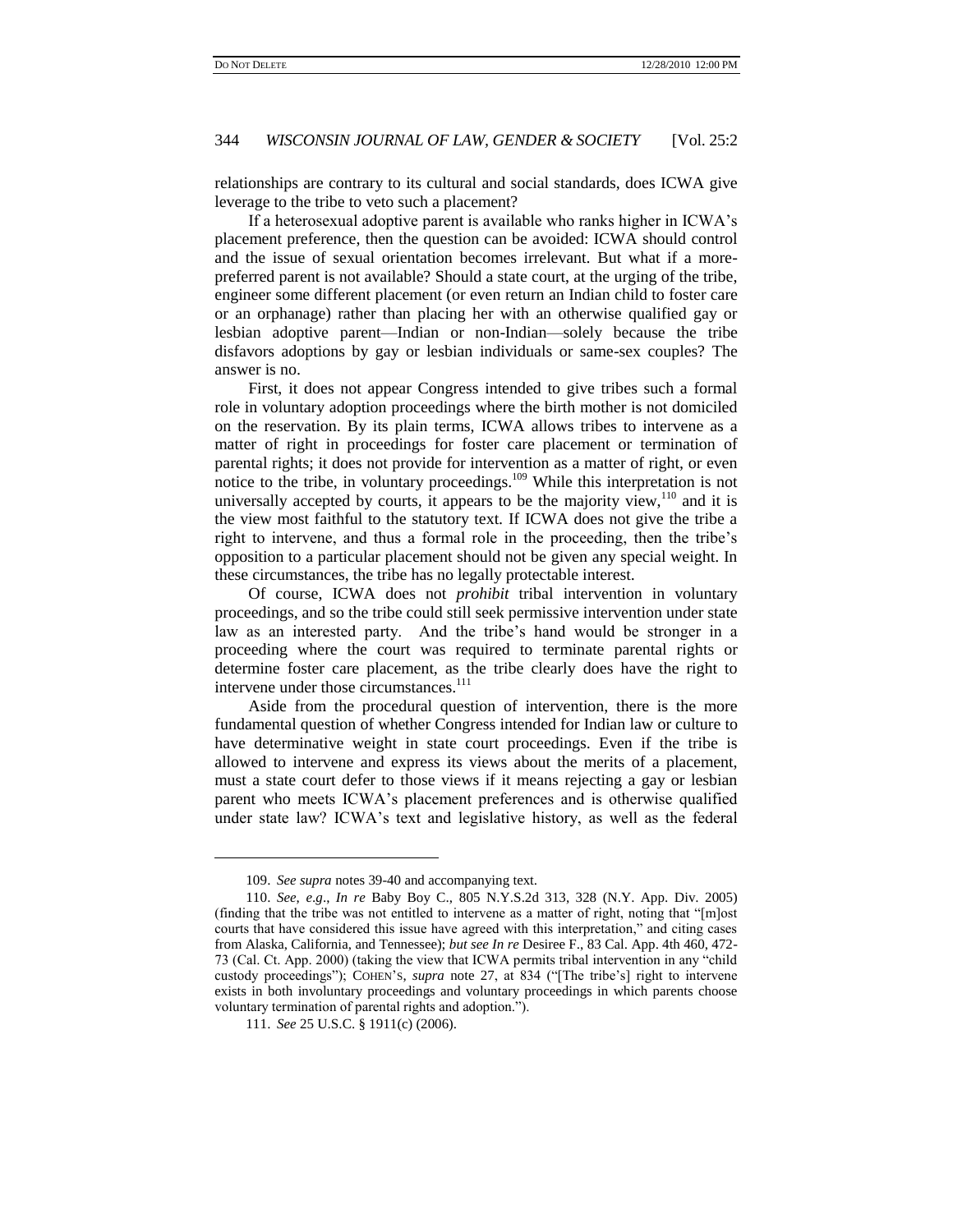preemption principles discussed above, compel the conclusion that the answer is no.

Although "[p]rotection of the tribal interest 'is at the core of the ICWA, which recognizes that the tribe has an interest in the child which is distinct from but on a parity with the interest of the parents,""<sup>112</sup> and although ICWA arguably "privileges Native understandings of family relations," $113$  it does so primarily by "acknowledg[ing] broad community connections and obligations to children."<sup>114</sup> Where Congress declared its intention to "protect the best interests of Indian children and to promote the stability and security of Indian tribes and families," it said it was doing so specifically "by the establishment of minimum Federal standards for the removal of Indian children from their families and the placement of such children in foster or adoptive homes which will reflect the unique values of Indian culture."<sup>115</sup> Thus, ICWA's concern for maintaining a child's ties to Indian culture is presumed to be satisfied by placement, whenever possible, with a family or tribal member.

As federal legislation, ICWA implicates the Supremacy Clause. But it is the policy of *Congress*, not the policy of the *Indian tribe*, that the Constitution elevates as "supreme." Congress made clear it did not intend to "oust the State" from the exercise of its legitimate police powers in regulating domestic relations,"<sup>116</sup> and there is certainly no indication it intended to displace a state's substantive law of adoption, root and branch, and substitute tribal law. In voluntary adoptions, the extent of ICWA's preemption of state adoption law is to specify a sequence of placement preferences.<sup>117</sup> ICWA does not provide any other substantive qualifications for adoptive parents, nor does it take a position on gay/lesbian family households.<sup>118</sup>

ICWA's adoption section states that "[t]he standards to be applied in meeting the preference requirements of this section shall be the prevailing social and cultural standards of the Indian community in which the parent or extended family resides or with which the parent or extended family members maintain social and cultural ties."<sup>119</sup> Although an advocate in court might press on this language to argue that ICWA requires a state court to defer to the tribe's cultural values in granting or denying an adoption, such a broad reading is not supported by the legislative history. In explaining this passage, the House

<sup>112.</sup> COHEN'S, *supra* note [27,](#page-4-0) at 825 (quoting Mississippi Band of Choctaw Indians v. Holyfield, 490 U.S. 30, 52 (1989)).

<sup>113.</sup> *Id*. at 820.

<sup>114.</sup> *Id*. (citing tribal court opinions articulating such an understanding of family and community).

<sup>115.</sup> 25 U.S.C. § 1902 (2006).

<sup>116.</sup> H.R. REP. NO. 95-1386, at 10 (1978), *reprinted in* 1978 U.S.C.C.A.N. 7530, 7540.

<sup>117.</sup> *See* 25 U.S.C. § 1915(a) (2006).

<sup>118.</sup> Though, as I will argue *infra*, there is a good argument that ICWA should override a state's anti-gay adoption law if such a law presents a roadblock to placement of an Indian child in an Indian home.

<sup>119.</sup> 25 U.S.C. 1915(d) (2006).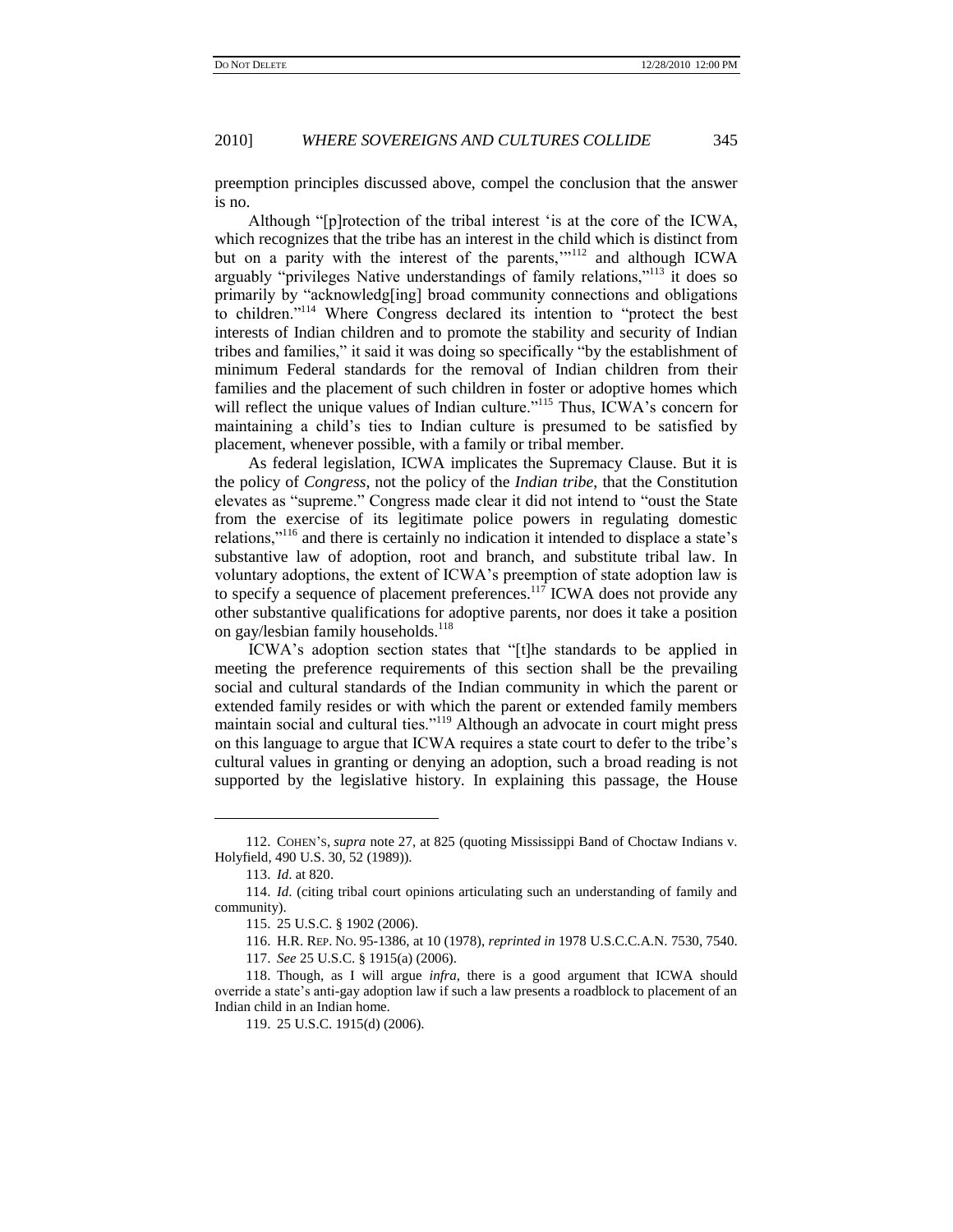ICWA report states only the following: "All too often, State public and private agencies, in determining whether or not an Indian family is fit for foster care or adoptive placement of an Indian child, apply a white, middle-class standard which, in many cases, forecloses placement with the Indian family.<sup> $120$ </sup> Thus, in this provision Congress was reiterating its dismay that state courts and child welfare workers, applying their own notions of proper families and households, were going out of their way to avoid placing Indian children in Indian homes. The "standards to be applied" provision means state judges and other officials must not impose their own preconceptions to avoid following ICWA's placement preferences. It does not mean Congress was authorizing state courts to import substantive tribal law or culture into their own adoption proceedings.

In addition, Congress could not have intended state courts to get in the middle of disputes among Indians about Indian culture. If an Indian petitioner who happens to be gay or lesbian steps forward to adopt an Indian child, it is reasonable to presume he or she is aware of tribal debates about sexuality and gender but has concluded his or her sexual orientation would not prevent him or her from being a good parent. Intra- or inter-tribal differences regarding sexuality and gender may be appropriate for resolution in a tribal court. But a court sitting in a state that allows adoptions by qualified gays, lesbians, or same-sex couples should not be expected to weigh anthropological, historical, or religious evidence about tribal culture.<sup>121</sup>

Giving the tribe an adoption veto would, in effect, transform its role from intervenor to ultimate adjudicator, exercising power tantamount to that of a tribal court. In *In re Laura F*.,<sup>122</sup> a tribe argued a state court could not authorize *any* adoption involving the tribe's minor children because such adoptions ran contrary to its "child-rearing practices and longstanding custom and tradition."<sup>123</sup> Analyzing the question as one of the full faith and credit owed to a tribe's laws, $124$  a California appellate court concluded that "ICWA does not require a state court to apply a tribe's law in violation of the state's own legitimate policy nor does it empower a tribe to control the outcome of the state court proceedings."<sup>125</sup> Where a state court is allowed to exercise jurisdiction under ICWA, the state court is obligated to apply its own state's law; the sovereignty of the tribe must yield to the sovereignty of the state.

Finally, allowing a third party's views about sexuality and gender to control an adoption proceeding also would have implications for the rights of

<sup>120.</sup> H.R. REP. NO. 95-1386, at 24 (1978), *reprinted in* 1978 U.S.C.C.A.N. 7530, 7546.

<sup>121.</sup> *See* Riley, *supra* note [60,](#page-9-1) at 847 ("[B]ecause Indian tribes vary dramatically in their governmental structures, cultures, and contemporary lives, Congress and the Supreme Court have recognized that the federal courts are ill-equipped to differentiate between them"). The same is true, of course, about state courts.

<sup>122.</sup> *In re* Laura F., 83 Cal. App. 4th 583 (Cal. Ct. App. 2000).

<sup>123.</sup> *Id*. at 591 n.3.

<sup>124.</sup> Which must be distinguished from the full faith and credit owed to tribal court *judgments*. *See supra* Part II.B..

<sup>125.</sup> *Laura F*., 83 Cal. App. 4th at 586.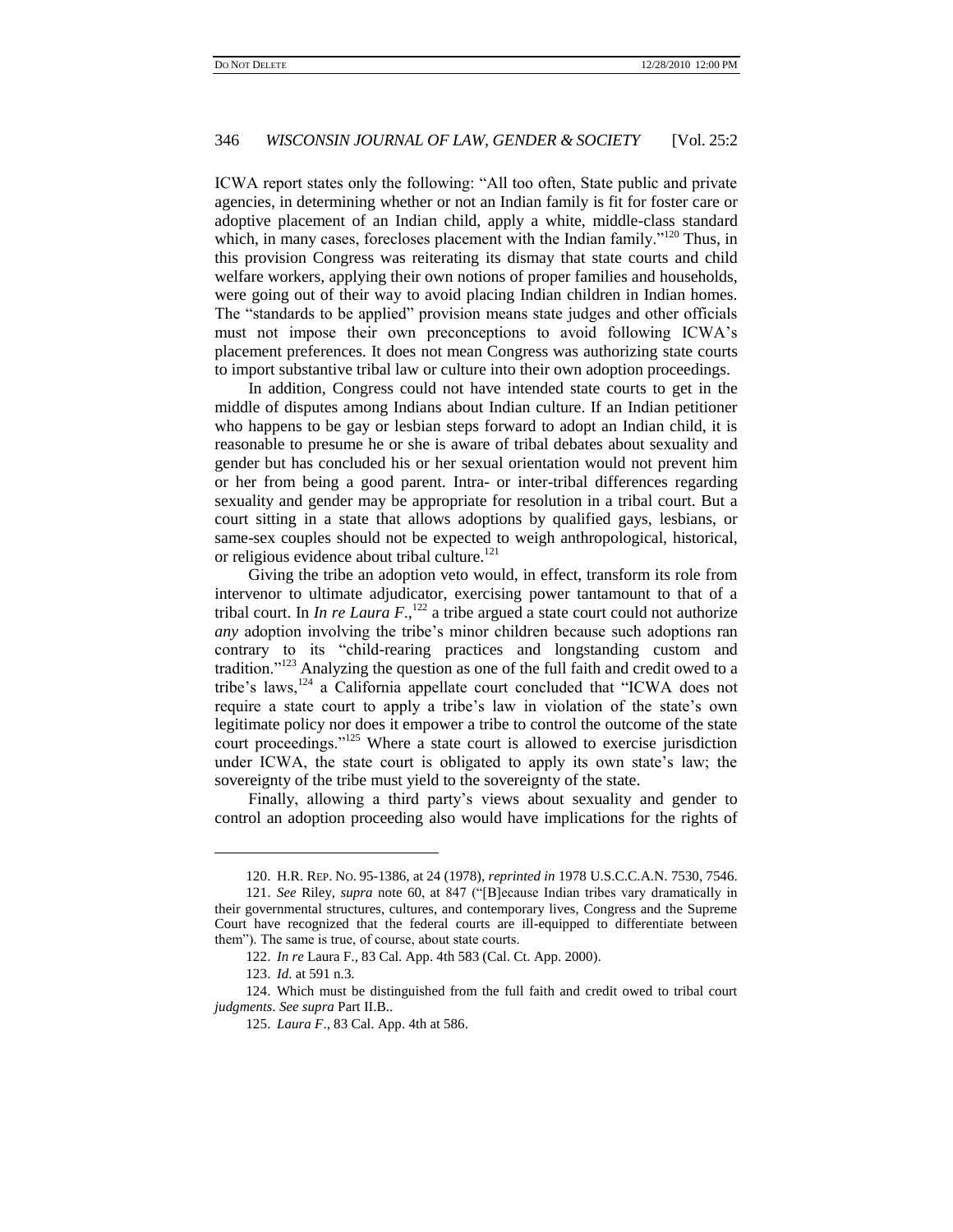<span id="page-20-0"></span>the prospective parents. Whereas tribal court proceedings may be more likely to subordinate the rights of prospective adoptive parents because children are seen as the responsibility of the entire community, a state court must be sensitive to individual liberties.<sup>126</sup> In *Lofton v. Department of Children and Family Services*, the Eleventh Circuit held that a Florida statute barring adoption by gays and lesbians did not violate the Fourteenth Amendment's equal protection or due process clauses.<sup>127</sup> The court reasoned that adoption is a statutory privilege, not a right;<sup>128</sup> foster parenting did not create an expectation of permanency that would implicate the fundamental right to family integrity;<sup>129</sup> and laws disadvantaging gays were subject only to rational-basis review, which the Florida statute met.<sup>130</sup> But even assuming the Eleventh Circuit's decision was sound, it cannot mean a court may give determinative weight to an intervening *party's* views about the merits of gay/lesbian parents and thereby deny an adoption its own state law would allow. As the Supreme Court observed in *Palmore v. Sidoti*, a case involving race and child custody, "Private biases may be outside the reach of the law, but the law cannot, directly or indirectly, give them effect."<sup>131</sup>

While a state law disadvantaging gays and lesbians may be upheld if it advances some legitimate *state* interest, that principle does not license a court to decide a family law matter based on a third-party's anti-gay prejudice, even if that prejudice is grounded in legitimate cultural traditions that are entitled to respect. ICWA does not import tribal law into state court adjudication, and therefore, a ruling based on negative tribal attitudes toward homosexuality or same-sex relationships would have no "rational relationship to legitimate state interests."<sup>132</sup>

#### *C. Does ICWA Override Anti-gay State Adoption Law?*

For our final hypothetical, suppose we are in a state that restricts gay/lesbian adoptions.<sup>133</sup> Further suppose the most-preferred parent for an ICWA adoption (*i.e.*, a family or tribal member) also happens to be gay or lesbian or part of a same-sex couple with a marriage or civil union. To comply with state law, the court may have to refuse the adoption. Can ICWA help? I believe the answer should be yes. I will first sketch the opposing argument, then explain what I think is the better view.

<sup>126.</sup> *See* Atwood, *supra* note [11,](#page-1-0) at 608-18 ("At the very least, one can surmise that the cultural importance of children among Indian tribes may inform tribal court adjudication in ways that distinguish it from adjudication in the state court systems").

<sup>127.</sup> Lofton v. Dep't of Children and Family Servs., 358 F.3d 804 (11th Cir. 2004); *but see supra* not[e 46](#page-6-4) (the statute at issue was later struck down by a state appellate court).

<sup>128.</sup> *Id*. at 809.

<sup>129.</sup> *Id*. at 811-17.

<sup>130.</sup> *Id*. at 817-27.

<sup>131.</sup> Palmore v. Sidoti, 466 U.S. 429, 433 (1984).

<sup>132.</sup> Romer v. Evans, 517 U.S. 620, 632 (1996).

<sup>133.</sup> *See supra* note[s 44](#page-6-5)[-48](#page-7-1) and accompanying text.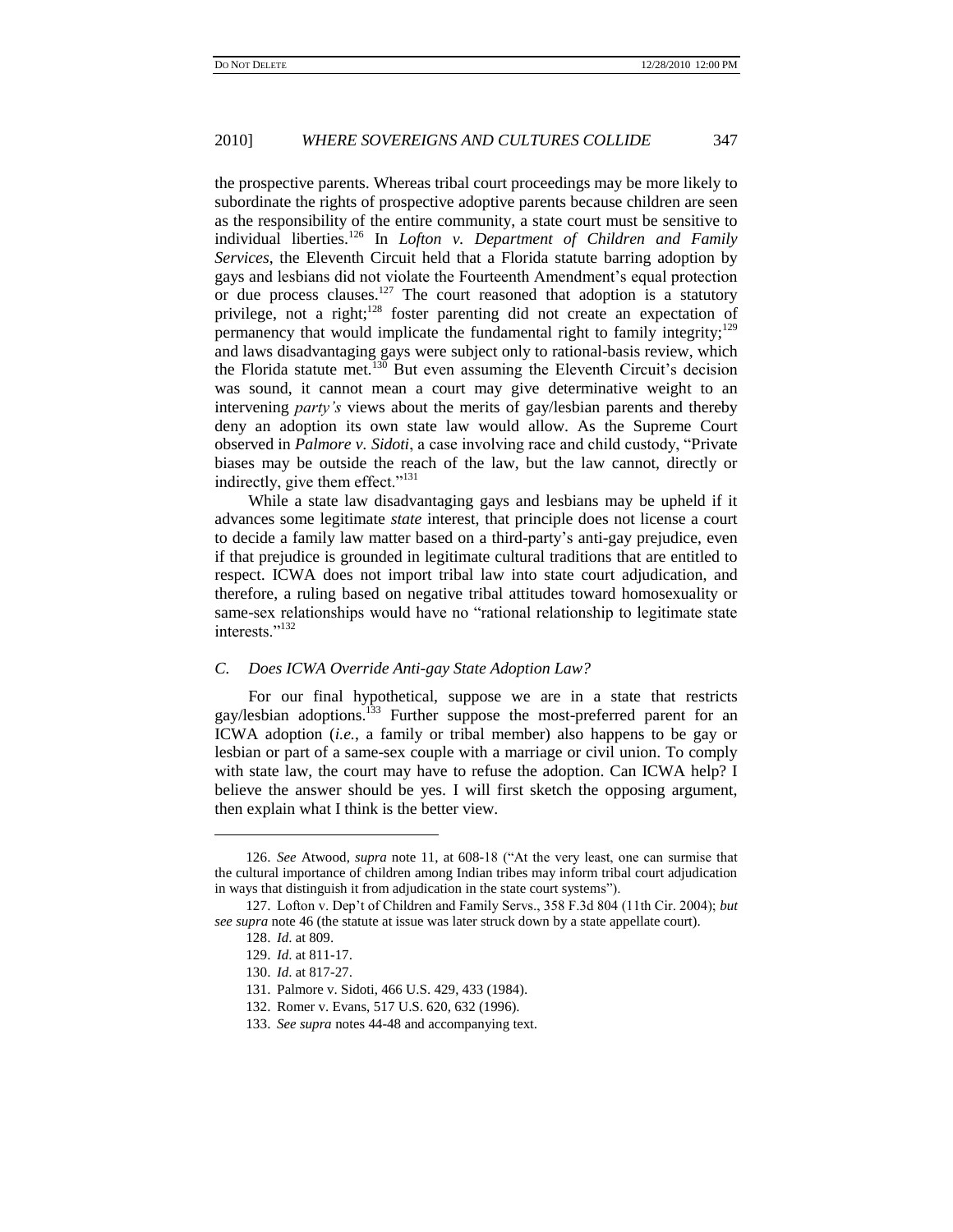The argument against using ICWA to override a state's anti-gay adoption law would begin by noting that ICWA works only a partial preemption of state law; it does not displace a state's entire adoption regime.<sup>134</sup> A court may ignore ICWA's placement provisions for "good cause"; $\frac{135}{3}$  surely compliance with a state's law on who is qualified to adopt (as long as the law is neutral as to Indians) constitutes "good cause." Whether or not adoption restrictions are wise or well-considered, they reflect the state's view about the relative merits of gay and lesbian family households. And in any case, Congress did not intend to make a blunderbuss of its placement preferences.<sup>136</sup> No one would argue, for example, that an Indian child's 10-year-old brother should granted an adoption if he is the only available extended family member (and thus is most-favored under ICWA), because adoption laws often include minimum age requirements<sup>137</sup> (and as a matter of common sense, no one would thrust parenting responsibilities onto a 10-year-old).

<span id="page-21-0"></span>Moreover, courts generally have applied ICWA preemption narrowly. As one state high court recently observed, "Congress . . . contemplated that procedures in Indian child custody cases would vary among the states."<sup>138</sup> Another state high court takes a similar view that "ICWA is not pervasive, allencompassing legislation, but rather sets forth minimum standards that must be followed," and thus, state "statutes can be read so as to harmonize them with the ICWA."<sup>139</sup> And yet another state court has observed Congress has not "stated an intention for the ICWA to occupy the area of child custody proceedings completely."<sup>140</sup> These readings are supported by ICWA's legislative history, which states explicitly that the Act "do[es] not oust the state from the exercise of its legitimate police powers in regulating domestic relations."<sup>141</sup>

<span id="page-21-2"></span><span id="page-21-1"></span>These are all reasonable arguments. Should a petitioner's sexual orientation or relationship status become an issue in an ICWA adoption, the view I have sketched above represents a safe, conventional position: that Congress could not have intended ICWA to override a state's view about gay/lesbian adoptions. But I think a better, more persuasive argument can be made on the other side. The argument in favor of displacing the state's law would go as follows.

 $\overline{\phantom{a}}$ 

<sup>134.</sup> *See infra* note[s 138](#page-21-0)[-141](#page-21-2) and accompanying text.

<sup>135.</sup> *See* 25 U.S.C. § 1915(a) (2006).

<sup>136.</sup> *See supra* not[e 106](#page-16-0) and accompanying text.

<sup>137.</sup> Many states, e.g., Texas, provide that an adoptive parent must be an "adult," which presumably means 18 or older. TEX. FAM. ANN. CODE § 162.402(5) (Vernon 2007). Other states, *e*.*g*.*,* Delaware, set a minimum age of 21. DEL. CODE ANN. TIT. 13 § 903 (2009). Illinois says an adoptive person must be "[a] reputable person of legal age," but allows minors to adopt "by leave of court upon good cause shown." 750 ILL. COMP. STAT. ANN. 50/2-2 (a)-(b) (West 1993).

<sup>138.</sup> Valerie M. v. Arizona Dept. of Economic Sec., 198 P.3d 1203, 1207 (Ariz. 2009).

<sup>139.</sup> *In re* D.S.P., 480 N.W.2d 234, 238 (Wis. 1992).

<sup>140.</sup> *In re* J.J.C., 302 S.W.3d 896, 899 (Tex. App. 2009).

<sup>141.</sup> H.R. REP. NO. 95-1386, at 17 (1978), *reprinted in* 1978 U.S.C.C.A.N. 7530, 7540.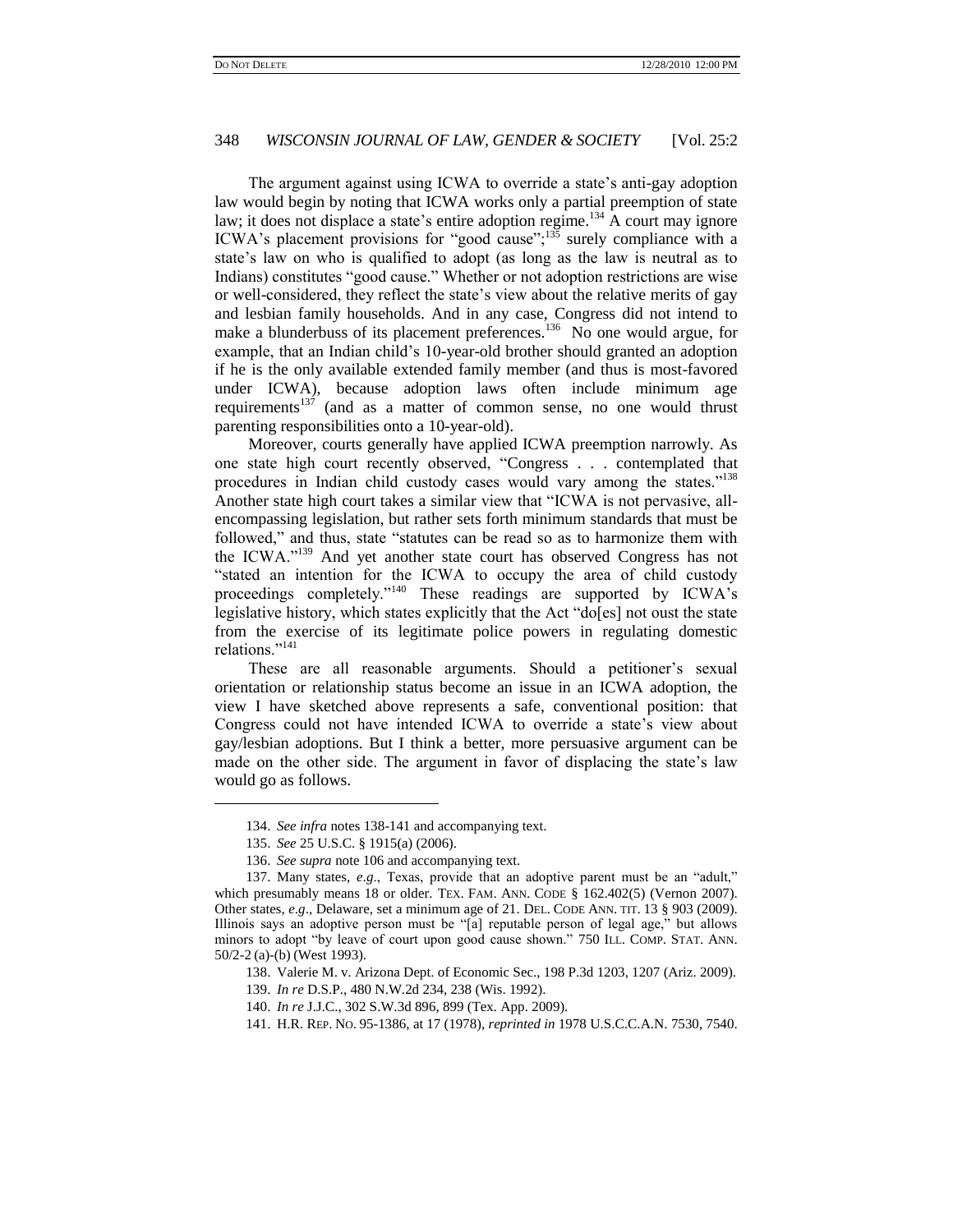Gays and lesbians are not and cannot be categorically banned from parenting children. A state cannot criminalize homosexuality,  $142$  prevent gays and lesbians from producing their own biological children, or, absent evidence of harm, remove a child from a gay or lesbian parent for no reason other than the parent's sexual orientation. The issue of gay/lesbian parenting has arisen frequently in litigation in recent years, but states defending restrictions on adoptions or marriage by same-sex couples generally have not attempted to argue that gays and lesbians are categorically *unfit* as parents.<sup>143</sup> An anti-gay adoption law should not be understood as a finding that gay/lesbian parents pose harm to children that the state must prevent (a proposition that, in any event, is not supported by credible social science research).<sup>144</sup> Rather, a prohibition on gay/lesbian adoption is simply a statutory expression of the state's view that heterosexual homes should be privileged because they are *better*.

The *Lofton* litigation over Florida's former adoption law confirms this understanding. In defending its adoption ban before the Eleventh Circuit, Florida did not argue gays and lesbians made unfit parents—indeed, it could hardly have done so, since Florida allows gays and lesbians to serve as foster parents.<sup>145</sup> Instead, Florida argued it was entitled to determine "what adoptive home environments will *best* serve all aspects of the child's growth and development."<sup>146</sup> As the Eleventh Circuit noted,

Florida argues that the statute is rationally related to Florida's interest in furthering the best interests of adopted children by placing them in families with married mothers and fathers. Such homes, Florida asserts, provide the stability that marriage affords and the presence of both male and female authority figures, which it considers critical to optimal childhood development and socialization. In particular, Florida emphasizes a vital role that dual-gender parenting plays in

<sup>142.</sup> Lawrence v. Texas, 539 U.S. 558 (2003) (invalidating state sodomy laws).

<sup>143.</sup> *See*, *e*.*g*., Fla. Dep't of Children & Families v. Adoption of X.X.G. & N.R.G., No. 3D08-3044, 2010 WL 3655782 (Fla. Dist. Ct. App. Sept. 22, 2010) (noting, in a decision striking down Florida's ban on adoptions by gays or lesbians, that "no one attempts to justify the prohibition on homosexual adoption on any theory that homosexual persons are unfit to be parents").

<sup>144.</sup> *See*, *e*.*g*., AMERICAN PSYCHOLOGICAL ASSOCIATION, ANSWERS TO YOUR QUESTIONS: FOR A BETTER UNDERSTANDING OF SEXUAL ORIENTATION AND HOMOSEXUALITY 5 (2008), *available at* http://www.apa.org/topics/sorientation.pdf ("Social science has shown that the concerns often raised about children of lesbian and gay parents—concerns that are generally grounded in prejudice against and stereotypes about gay people—are unfounded.").

<sup>145.</sup> *See* Lofton v. Dep't of Children and Family Servs., 358 F.3d 804, 823-24 (11th Cir. 2004).

<sup>146.</sup> *Id*. at 810 (emphasis added).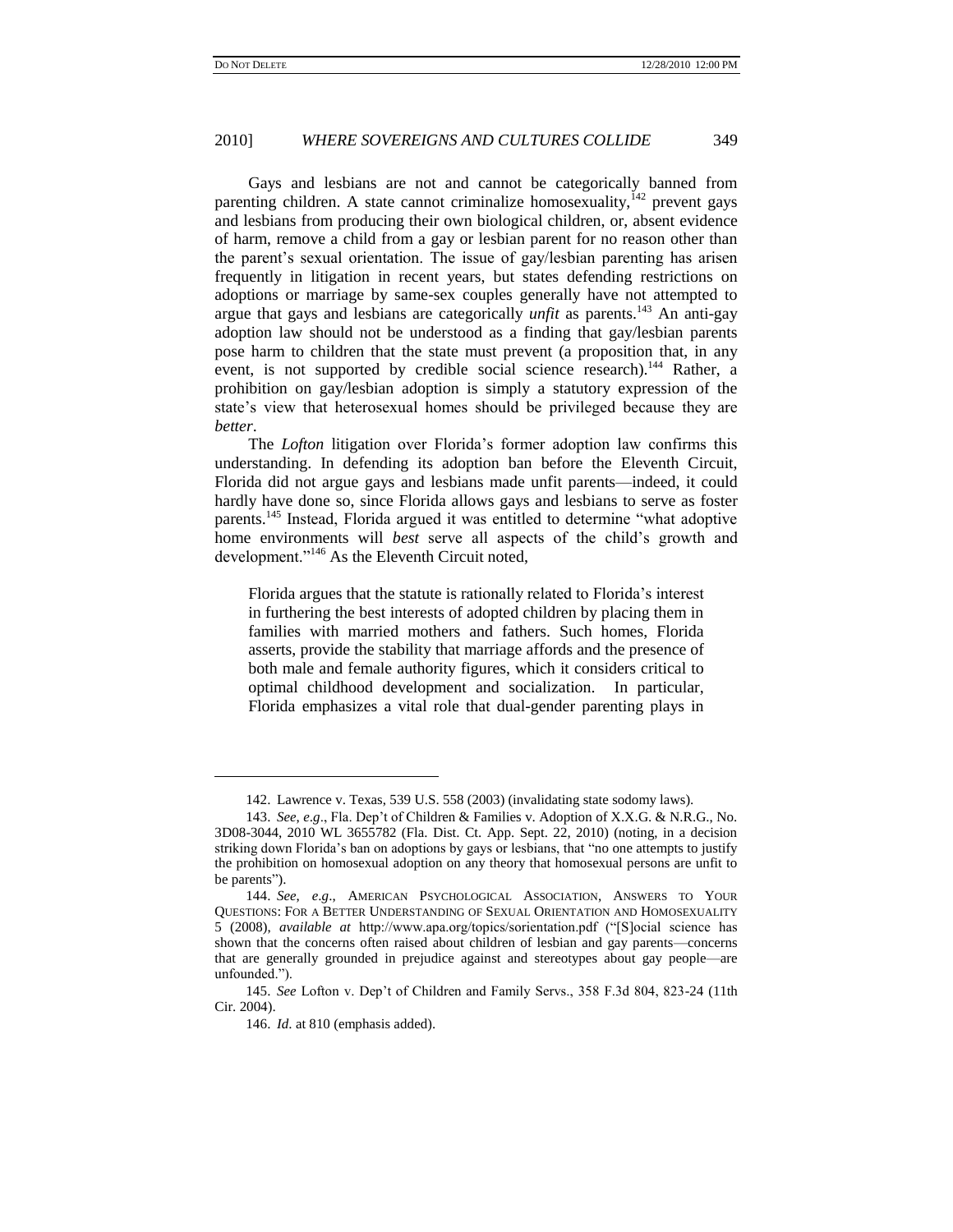shaping sexual and gender identity and in providing heterosexual role modeling. $147$ 

Fine (our argument would continue), a state is entitled to its view that two opposite-gendered heterosexuals constitute the best home for a child, and the law as determined by the Eleventh Circuit is that such a policy does not violate the federal constitutional rights of gays and lesbians. But the issue here is not individual liberties, it is federal preemption. Therefore, the relevant question is whether *a state's definition* of the "best" adoptive home (*i.e.*, the absence of homosexuals) frustrates the federal policy of placing an Indian child in the best home *as determined by Congress* and specified in ICWA's placement preferences—that is, an Indian home. In this case, it does. State law "interferes or is incompatible with federal and tribal interests reflected in  $[ICWA]^{148}$  if the state allows its view of a child's best interests (that is, heterosexual parents) to negate ICWA's view of a child's best interests (placement in an Indian home).

Indeed, the view that children are best raised in two-parent, dual-gender households evokes the same kind of family stereotypes that state courts and child-welfare workers were imposing on Indian communities prior to ICWA— "a white, middle-class standard" that "foreclose[d] placement with [an] Indian family."<sup>149</sup> In its official guidelines on ICWA, the Bureau of Indian Affairs (―BIA‖) echoes this point: ―The legislative history of the Act makes it clear that Congress intended custody decisions to be made based on a consideration of the present or potential custodian's ability to provide the necessary care, supervision and support for the child *rather than on preconceived notions of proper family composition.*"<sup>150</sup>

Finally, what about the loophole in ICWA allowing states to deviate from its placement preferences for "good cause"?<sup>151</sup> ICWA does not define "good cause"; the BIA guidelines "suggest several possible bases for finding good cause, including request of the biological parents or children of suitable age, the child's extraordinary physical or emotional needs as established by qualified experts, and the unavailability of suitable families meeting the preference criteria despite 'diligent search.'"<sup>152</sup>

Whatever "good cause" means, it cannot mean the state simply gets to substitute its view of a child's best interests—here, that a heterosexual household would be better than a gay or lesbian household—for ICWA's placement preferences. As one commentator has noted: "Conspicuously absent from the list of justifications for deviating from the placement preferences is a

<sup>147.</sup> *Id*. at 818-19.

<sup>148.</sup> New Mexico v. Mescalero Apache Tribe, 462 U.S. 324, 334 (1983).

<sup>149.</sup> H.R. REP. NO. 95-1386, at 24 (1978), *reprinted in* 1978 U.S.C.C.A.N. 7530, 7546. 150. Guidelines for State Courts; Indian Child Custody Proceedings, 44 Fed. Reg.

<sup>67,584,</sup> F.1. (Nov. 26, 1979) (emphasis added).

<sup>151.</sup> *See* 25 U.S.C. § 1915(a) (2006).

<sup>152.</sup> COHEN'S, *supra* note [27,](#page-4-0) at 844 (quoting and citing Guidelines for State Courts; Indian Child Custody Proceedings, 44 Fed. Reg. 67,584, F.3.(a) (1979)).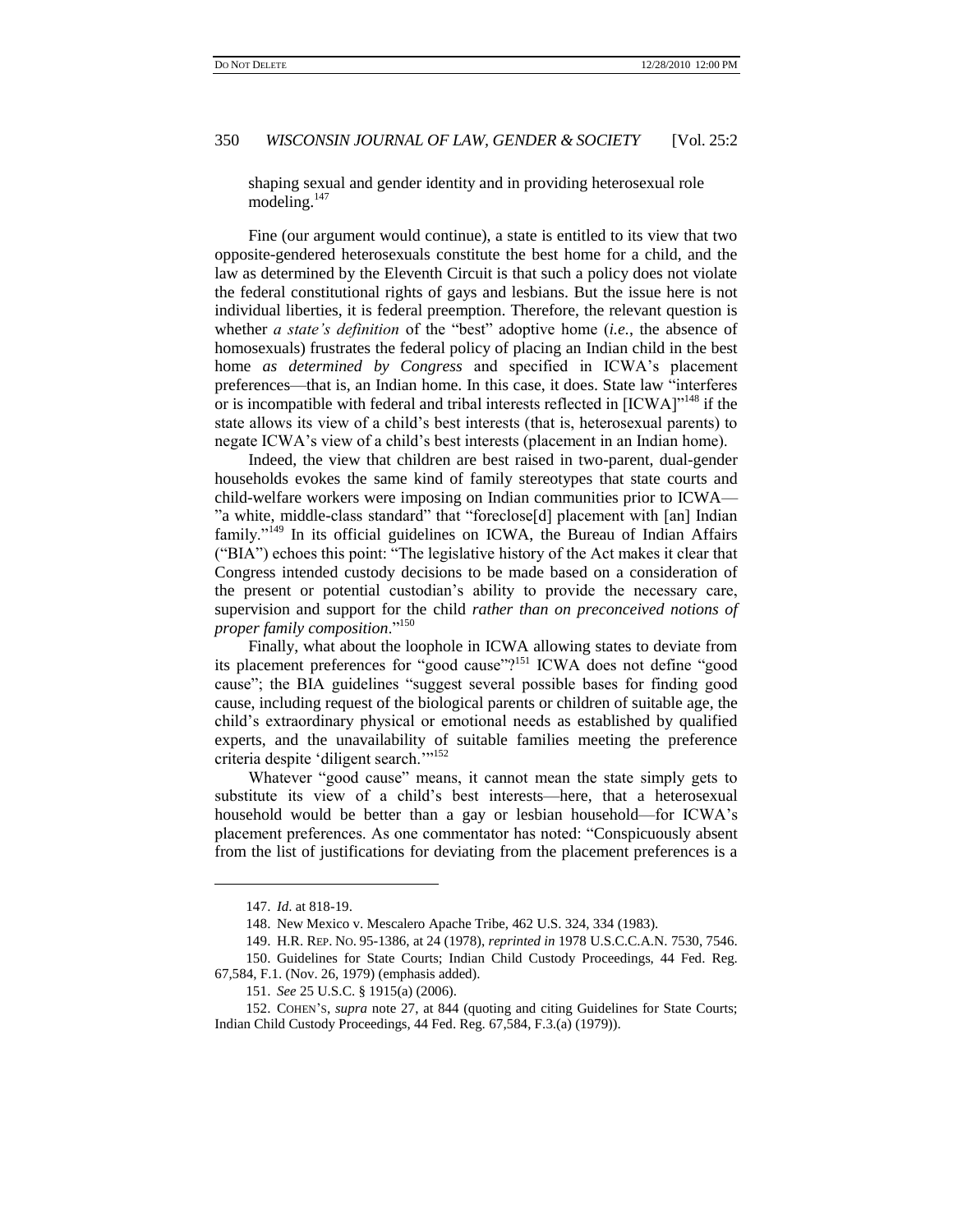determination that adherence to the preferences would not be within the child's best interests—presumably because the BIA did not wish to invite state courts to engage in a highly discretionary and potentially biased analysis."<sup>153</sup> At least one state supreme court has made the same point, observing that "a finding of good cause cannot be based simply on a determination that placement outside the preferences would be in the child's best interests."<sup>154</sup>

The tendency of some state courts to use the traditional best-interests standard as a loophole to avoid complying with ICWA has been a recurring theme in ICWA litigation and commentary. Commentators have criticized such manipulation of the best-interest standard where it "only serve[s] to further the abuses in state court proceedings that Congress sought to eliminate through the enactment of ICWA."<sup>155</sup>

Such use of a traditional "best interests" standard is in direct conflict with the Act. The "best interests of Indian children" must be viewed within the context of ICWA. The explicit policy statement in the Act is to "protect the best interests of Indian children . . . by the establishment of minimum Federal standards for the removal of Indian children from their families and the placement of such children in foster or adoptive homes which will reflect the unique values of Indian culture." This statement mandates consideration of the Indian cultural value system as central to the determination of what is in the best interest of an Indian child. <sup>156</sup>

And so, our argument would conclude, a state's adoption restriction cannot override ICWA if that means denying the adoption to an extended family member, member of the child's tribe, or member of another tribe who simply happens to be gay or lesbian or partnered with a member of the same sex. The state's view that a heterosexual household would be *better* for the child does not constitute good cause to deviate from Congress's view that an Indian home would be *best* for the child. Such an outcome would frustrate the federal objective of keeping Indian children with Indian families, impose inappropriate preconceptions about proper family composition, and turn the Supremacy Clause on its head by allowing the state's view of an Indian child's best interests to frustrate the will of Congress.

 $\overline{\phantom{a}}$ 

<sup>153.</sup> Barbara Ann Atwood, *Flashpoints Under the Indian Child Welfare Act: Toward a New Understanding of State Court Resistance*, 51 EMORY L.J. 587, 643-44 (2002).

<sup>154.</sup> *In re* S.E.G., 521 N.W.2d 357, 362 (Minn. 1994).

<sup>155.</sup> Denise L. Stiffarm, Note & Comment, *The Indian Child Welfare Act: Guiding the Determination of Good Cause to Depart from the Statutory Placement Preferences*, 70 WASH. L. REV. 1151, 1168 (1995).

<sup>156.</sup> *Id*. at 1162-63 (footnotes omitted).